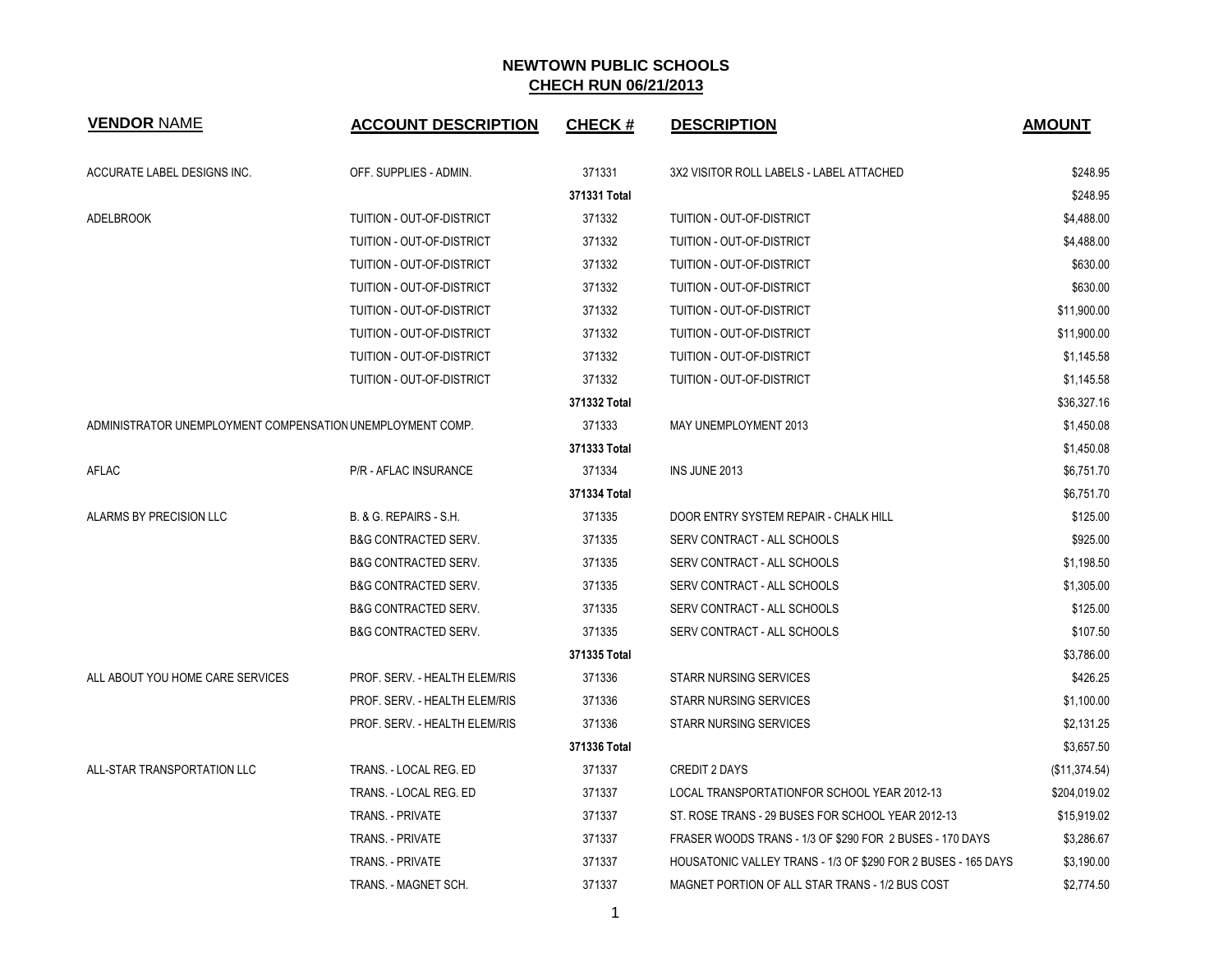| <b>VENDOR NAME</b>          | <b>ACCOUNT DESCRIPTION</b>   | <b>CHECK#</b> | <b>DESCRIPTION</b>                                                         | <b>AMOUNT</b> |
|-----------------------------|------------------------------|---------------|----------------------------------------------------------------------------|---------------|
| ALL-STAR TRANSPORTATION LLC | STUDENT TRAVEL - CLASSROOM   | 371337        | TRANSPORTATION OF FRENCH AND SPANISH STUDENTS                              | \$225.00      |
|                             | STUDENT TRAVEL - CLASSROOM   | 371337        | TRANSPORTATION OF FRENCH AND SPANISH STUDENTS                              | \$350.00      |
|                             | STUDENT TRAVEL - CLASSROOM   | 371337        | Student Transportation to NMS, MG, SH, HOM and HAW                         | \$85.00       |
|                             | STUDENT TRAVEL - CLASSROOM   | 371337        | Student Transportation to NMS, MG, SH, HOM and HAW                         | \$853.00      |
|                             | INSTR. SUPPLIES - CLASSROOM  | 371337        | Student Transportation to NMS, MG, SH, HOM, HAW - Invoices attached        |               |
|                             | STUDENT TRAVEL - MUSIC       | 371337        | TRANSPORTATION MUSIC AWARDS                                                | \$900.00      |
|                             | STAFF TRAVEL - CLASSROOM     | 371337        | <b>TRANSPORTATION TO SPORTPLEX</b>                                         | \$260.00      |
|                             |                              | 371337 Total  |                                                                            | \$220,654.67  |
| ALTUS POWER MANAGEMENT      | ELECTRICITY - M.S.           | 371338        | <b>MAY POWER GENERATION</b>                                                | \$1,462.32    |
|                             |                              | 371338 Total  |                                                                            | \$1,462.32    |
| AMAZON.COM CREDIT           | <b>SUPPLIES - LIBRARY</b>    | 371339        | Sterilite large white titanium baskets 16248006. No shipping and handling. | \$57.18       |
|                             | <b>SUPPLIES - LIBRARY</b>    | 371339        | Sterilite small white titanium baskets 162280112.                          | \$69.71       |
|                             | <b>SUPPLIES - LIBRARY</b>    | 371339        | Sterilite large white titanium baskets 16248006. No shipping and handling. | \$57.18       |
|                             |                              | 371339 Total  |                                                                            | \$184.07      |
| AMAZON                      | <b>SUPPLIES - LIBRARY</b>    | 371340        | Amazon Book Order *see attached*                                           | \$11.98       |
|                             | <b>SUPPLIES - LIBRARY</b>    | 371340        | Amazon Book Order *see attached*                                           | \$126.62      |
|                             | <b>SUPPLIES - LIBRARY</b>    | 371340        | Amazon Book Order *see attached* NO SHIPPING                               | \$391.22      |
|                             | <b>SUPPLIES - LIBRARY</b>    | 371340        | Amazon Book Order *see attached* NO SHIPPING                               | \$706.19      |
|                             | <b>SUPPLIES - LIBRARY</b>    | 371340        | Amazon Book Order *see attached*                                           | \$30.94       |
|                             | <b>SUPPLIES - LIBRARY</b>    | 371340        | Shipping                                                                   | \$3.99        |
|                             | <b>SUPPLIES - LIBRARY</b>    | 371340        | Amazon Book Order *see attached*                                           | \$39.90       |
|                             | SUPPLIES - LIBRARY           | 371340        | Amazon Book Order *see attached*                                           | \$400.41      |
|                             | <b>SUPPLIES - LIBRARY</b>    | 371340        | Amazon Book Order *see attached* NO SHIPPING                               | \$184.88      |
|                             | <b>SUPPLIES - LIBRARY</b>    | 371340        | Amazon Book Order *see attached* NO SHIPPING                               | \$325.54      |
|                             | <b>SUPPLIES - LIBRARY</b>    | 371340        | Amazon Book Order *see attached* NO SHIPPING                               | \$259.81      |
|                             |                              | 371340 Total  |                                                                            | \$2,481.48    |
| AMAZON                      | CONTRACTED SERV. - CLASSROOM | 371341        | Gift Card for Student award. Free shipping                                 | \$25.00       |
|                             | CONTRACTED SERV. - CLASSROOM | 371341        | Gift cards for Student Leaders, Citizenship, awards.                       | \$250.00      |
|                             | OFF. SUPPLIES - ADMIN.       | 371341        | Book, The Power of Zeal Dawn of a new age. Written by our student!         | \$16.16       |
|                             | OFF. SUPPLIES - ADMIN.       | 371341        | Shipping charge.                                                           | \$3.99        |
|                             |                              | 371341 Total  |                                                                            | \$295.15      |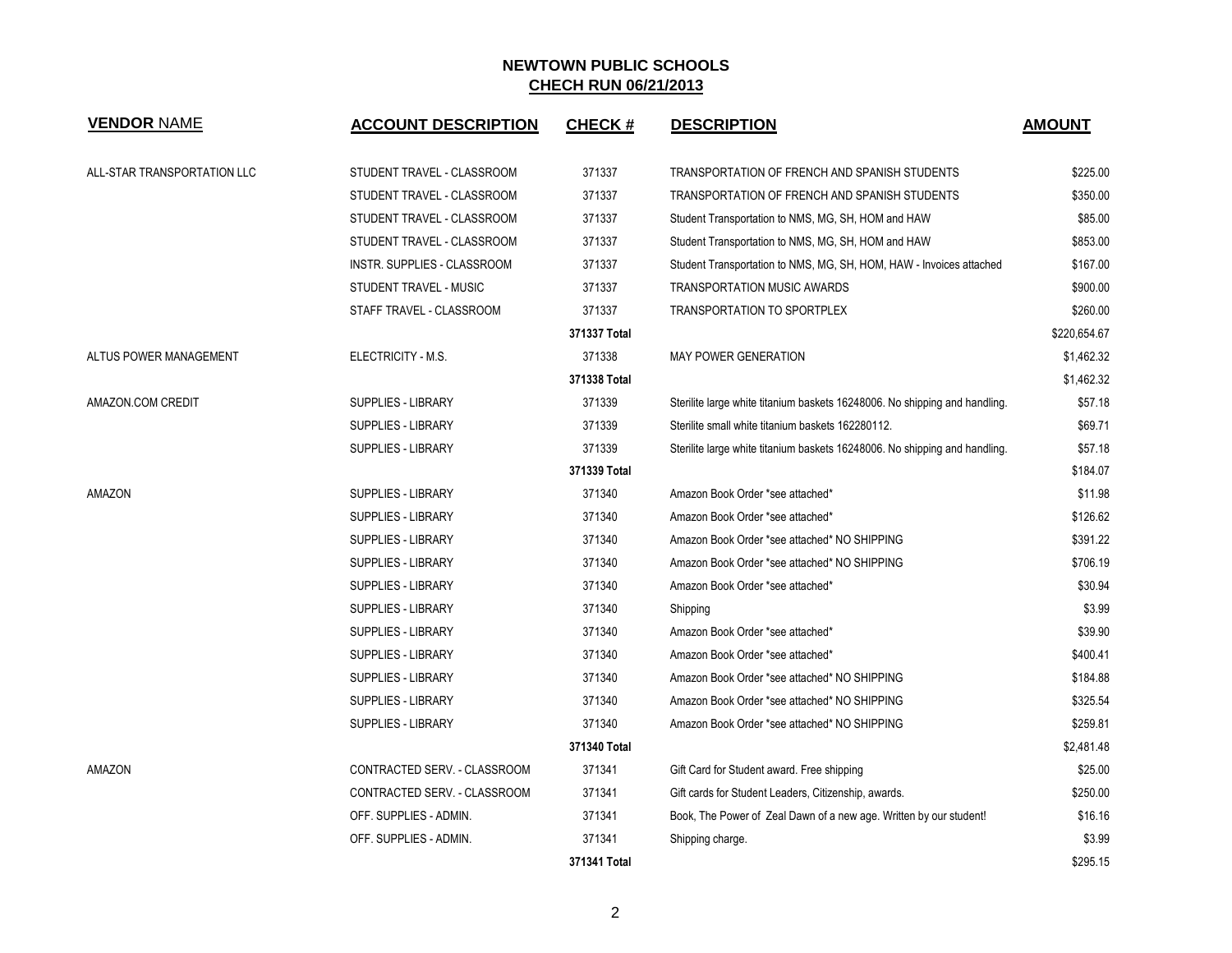| <b>VENDOR NAME</b>           | <b>ACCOUNT DESCRIPTION</b>       | <b>CHECK#</b> | <b>DESCRIPTION</b>                                                | <b>AMOUNT</b> |
|------------------------------|----------------------------------|---------------|-------------------------------------------------------------------|---------------|
| AMAZON                       | INSTR. SUPPLIES - COMPUTER ED.   | 371342        | Replacement for defective toner cartridge. HPQ6470A               | \$139.05      |
|                              |                                  | 371342 Total  |                                                                   | \$139.05      |
| AMAZON                       | <b>TEXTBOOKS - SCIENCE</b>       | 371343        | 9780471320005 FUNDAMENTALS OF PHYSICS FOR AP PHYSICS CLASS        | \$33.96       |
|                              | <b>INSTR. SUPPLIES - SCIENCE</b> | 371343        | 0802714633 E=mc2 by David Bodanis for Dr. Malary-AP Physics Class | \$53.90       |
|                              | <b>INSTR. SUPPLIES - SCIENCE</b> | 371343        | SCIENCE DEPT. JR & SR AWARD BOOKS SEE ATTACHED LIST               | \$337.13      |
|                              | INSTR. SUPPLIES - SCIENCE        | 371343        | SCIENCE DEPT. JR & SR AWARD BOOKS SEE ATTACHED LIST               | \$143.96      |
|                              | <b>INSTR. SUPPLIES - SCIENCE</b> | 371343        | SCIENCE DEPT. JR & SR AWARD BOOKS SEE ATTACHED LIST               | \$35.64       |
|                              | INSTR. SUPPLIES - SCIENCE        | 371343        | NEC VT 465 projector lamp replacement bulb with housing           | \$157.23      |
|                              | <b>INSTR. SUPPLIES - ART</b>     | 371343        | THE BEST OF CERAMICS - BOOK ART AWARD                             | \$76.50       |
|                              | <b>INSTR. SUPPLIES - ART</b>     | 371343        | 500 SELF-PORTRAITS- ART AWARDS. BOOK ARE NEEDED FOR AWARI         | \$14.71       |
|                              | <b>INSTR. SUPPLIES - ART</b>     | 371343        | 500 SELF-PORTRAITS- ART AWARDS. BOOK ARE NEEDED FOR AWARI         | (\$15.96)     |
|                              | <b>INSTR. SUPPLIES - ART</b>     | 371343        | 500 SELF-PORTRAITS- ART AWARDS, BOOK ARE NEEDED FOR AWARI         | \$65.52       |
|                              |                                  | 371343 Total  |                                                                   | \$902.59      |
| AMERICAN RED CROSS           | STAFF TRAIN. - HEALTH ADMIN.     | 371344        | CPR/FIRST AID & AID TRAINING 2012/13                              | \$19.00       |
|                              |                                  | 371344 Total  |                                                                   | \$19.00       |
| AQUARION WATER COMPANY OF CT | WATER - M.G.                     | 371345        | WATER 200331002                                                   | \$544.60      |
|                              | WATER - M.S.                     | 371345        | WATER 200330637                                                   | \$745.90      |
|                              |                                  | 371345 Total  |                                                                   | \$1,290.50    |
| ASSOCIATED REFUSE HAULERS    | <b>REFUSE REMOVAL</b>            | 371346        | REFUSE DISPOSAL - ALL SCHOOLS 2012-2013                           | \$7,289.39    |
|                              | <b>REFUSE REMOVAL</b>            | 371346        | CARDBOARD RECYCLING - ALL SCHOOLS 2012-2013                       | \$78.00       |
|                              | <b>REFUSE REMOVAL</b>            | 371346        | CARDBOARD RECYCLING - ALL SCHOOLS 2012-2013                       | \$118.00      |
|                              | <b>REFUSE REMOVAL</b>            | 371346        | CARDBOARD RECYCLING - ALL SCHOOLS 2012-2013                       | \$154.00      |
|                              | <b>REFUSE REMOVAL</b>            | 371346        | CARDBOARD RECYCLING - ALL SCHOOLS 2012-2013                       | \$305.00      |
|                              | <b>REFUSE REMOVAL</b>            | 371346        | CARDBOARD RECYCLING - ALL SCHOOLS 2012-2013                       | \$161.00      |
|                              | <b>REFUSE REMOVAL</b>            | 371346        | CARDBOARD RECYCLING - ALL SCHOOLS 2012-2013                       | \$350.00      |
|                              | <b>REFUSE REMOVAL</b>            | 371346        | CARDBOARD (MAY) - CHALK HILL                                      | \$215.00      |
|                              |                                  | 371346 Total  |                                                                   | \$8,670.39    |
| AT&T                         | <b>TELEPHONE &amp; CABLE</b>     | 371347        | <b>SERVICES 2012/13</b>                                           | \$112.41      |
|                              |                                  | 371347 Total  |                                                                   | \$112.41      |
| AT&T                         | <b>TELEPHONE &amp; CABLE</b>     | 371348        | <b>SERVICES 2012/13</b>                                           | \$77.43       |
|                              |                                  | 371348 Total  |                                                                   | \$77.43       |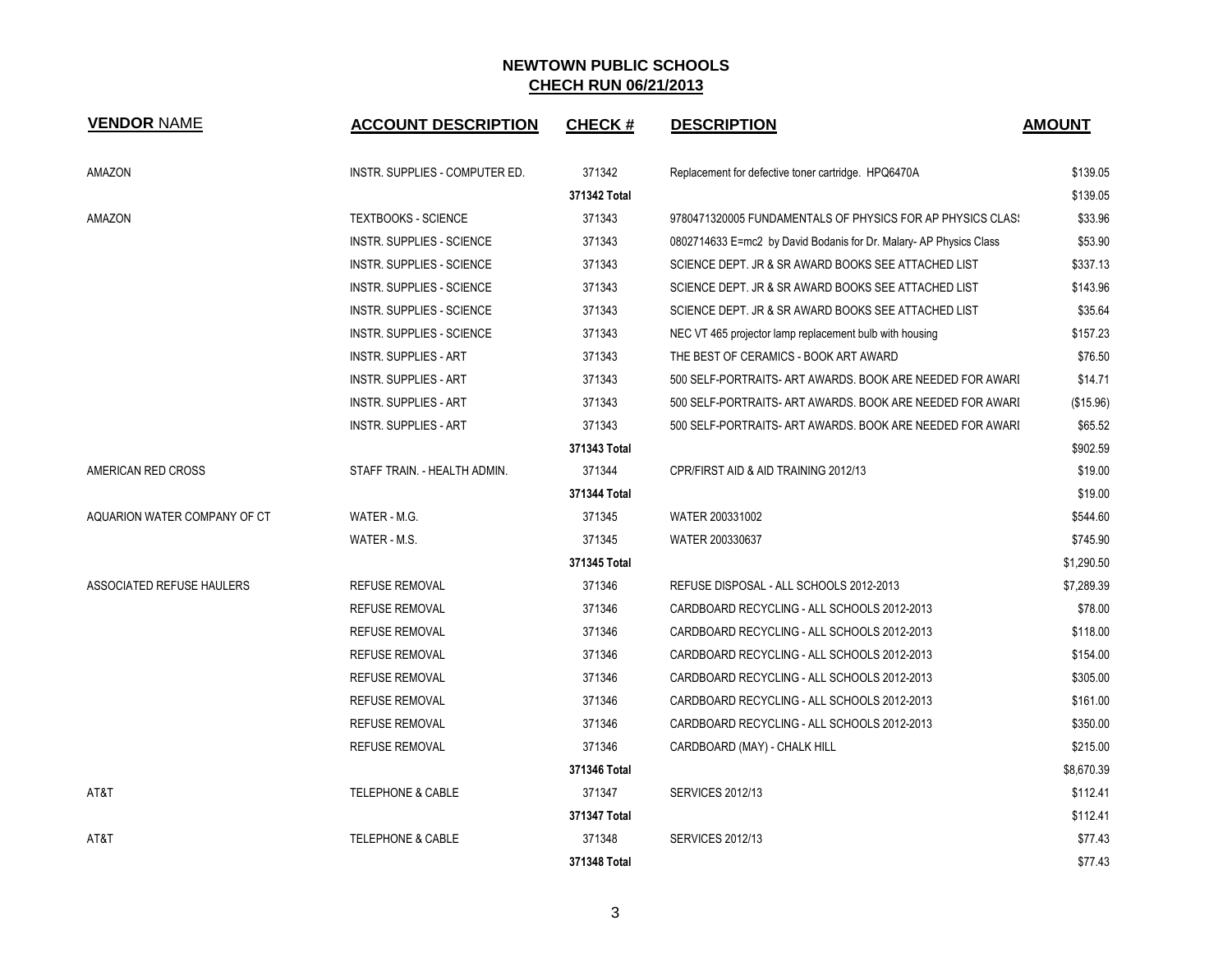| <b>VENDOR NAME</b>                   | <b>ACCOUNT DESCRIPTION</b>      | <b>CHECK#</b> | <b>DESCRIPTION</b>                                         | <b>AMOUNT</b> |
|--------------------------------------|---------------------------------|---------------|------------------------------------------------------------|---------------|
| <b>AUTO HOME COMMERCIAL</b>          | <b>B&amp;G CONTRACTED SERV.</b> | 371349        | REPLACE CLOCKS - NHS & SH                                  | \$182.15      |
|                                      | <b>B&amp;G CONTRACTED SERV.</b> | 371349        | REPLACE CLOCKS - NHS & SH                                  | \$580.12      |
|                                      |                                 | 371349 Total  |                                                            | \$762.27      |
| <b>B &amp; G PIPING COMPANY INC.</b> | B. & G. REPAIRS - M.S.          | 371350        | INVESTIGATE / REPAIR SEWAGE SMELL BATHROOMS - NMS          | \$5,112.60    |
|                                      |                                 | 371350 Total  |                                                            | \$5,112.60    |
| <b>BAGEL DELIGHT</b>                 | OFF. SUPPLIES - SUPER.          | 371351        | <b>BAGEL &amp; CC</b>                                      | \$27.65       |
|                                      |                                 | 371351 Total  |                                                            | \$27.65       |
| BAKER & TAYLOR INC.                  | SUPPLIES - LIBRARY              | 371352        | Books and processing not to exceed \$1350.00. No Shipping. | \$1,341.18    |
|                                      |                                 | 371352 Total  |                                                            | \$1,341.18    |
| ANNETTE BARBOUR                      | TRANS. - LOCAL SPECIAL ED       | 371353        | SERV 06/06/13 & 06/07/13                                   | \$160.00      |
|                                      | TRANS. - LOCAL SPECIAL ED       | 371353        | SERV 06/10/13 THRU 06/14/13                                | \$400.00      |
|                                      |                                 | 371353 Total  |                                                            | \$560.00      |
| BARNES & NOBLE INC.                  | TEXTBOOKS - CLASSROOM           | 371354        | Assorted Textbooks - Brandi Oatis (See Attached)           | \$423.18      |
|                                      |                                 | 371354 Total  |                                                            | \$423.18      |
| BERCHEM, MOSES & DEVLIN, P.C.        | PROF. SERV. - SP. ED. LEGAL     | 371355        | <b>SERV</b>                                                | \$4,472.00    |
|                                      | PROF. SERV. - SUPER.            | 371355        | <b>SERV</b>                                                | \$4,470.00    |
|                                      |                                 | 371355 Total  |                                                            | \$8,942.00    |
| <b>JUDY BLANCHARD</b>                | STAFF TRAVEL - STAFF DEVELOP.   | 371356        | TRAVEL JAN 2013 THRU JUN 2013                              | \$256.17      |
|                                      |                                 | 371356 Total  |                                                            | \$256.17      |
| <b>BLICK ART MATERIALS</b>           | <b>INSTR. SUPPLIES - ART</b>    | 371357        | Art supplies Free shipping                                 | \$264.58      |
|                                      |                                 | 371357 Total  |                                                            | \$264.58      |
| THE BOOKSOURCE                       | OTHER SUPPLIES - STAFF DEVELOP. | 371358        | Reading supplies for NMS                                   | \$382.30      |
|                                      | OTHER SUPPLIES - STAFF DEVELOP. | 371358        | Reading Materials for RIS                                  | \$552.42      |
|                                      | OTHER SUPPLIES - STAFF DEVELOP. | 371358        | Reading Materials for RIS                                  | \$389.70      |
|                                      |                                 | 371358 Total  |                                                            | \$1,324.42    |
| GINA BRADBURY P.T.                   | STAFF TRAVEL - PUPIL SERV.      | 371359        | TRAVEL MAY 2013                                            | \$136.93      |
|                                      |                                 | 371359 Total  |                                                            | \$136.93      |
| <b>BUG BUSTER INC.</b>               | <b>B&amp;G CONTRACTED SERV.</b> | 371360        | MONTHLY PEST CONTROL - ALL SCHOOLS 2012-2013               | \$84.58       |
|                                      | <b>B&amp;G CONTRACTED SERV.</b> | 371360        | MONTHLY PEST CONTROL - ALL SCHOOLS 2012-2013               | \$78.54       |
|                                      | <b>B&amp;G CONTRACTED SERV.</b> | 371360        | MONTHLY PEST CONTROL - ALL SCHOOLS 2012-2013               | \$78.54       |
|                                      | B&G CONTRACTED SERV.            | 371360        | MONTHLY PEST CONTROL - ALL SCHOOLS 2012-2013               | \$76.36       |
|                                      | <b>B&amp;G CONTRACTED SERV.</b> | 371360        | MONTHLY PEST CONTROL - ALL SCHOOLS 2012-2013               | \$77.68       |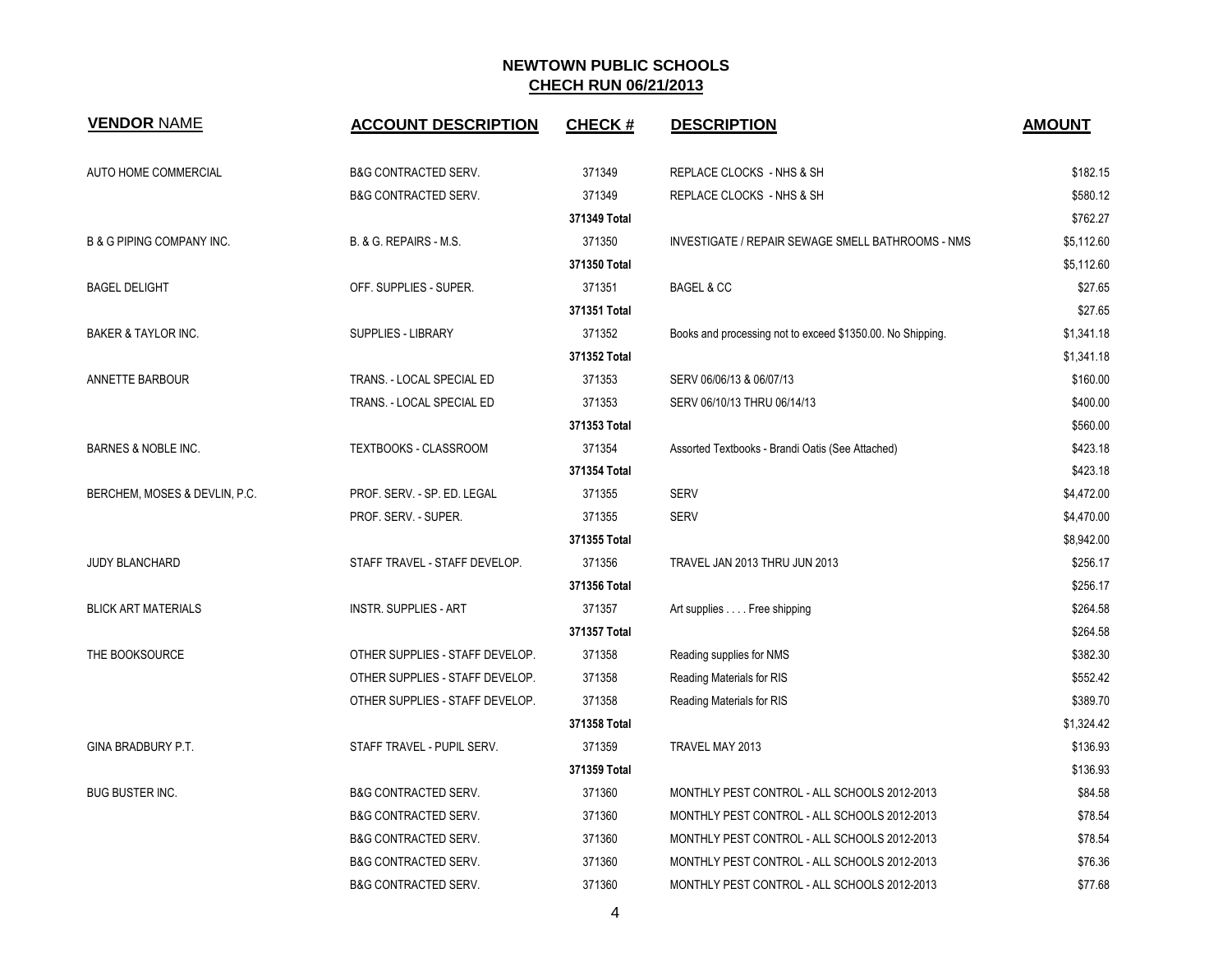| <b>VENDOR NAME</b>                       | <b>ACCOUNT DESCRIPTION</b>          | <b>CHECK#</b> | <b>DESCRIPTION</b>                                                    | <b>AMOUNT</b> |
|------------------------------------------|-------------------------------------|---------------|-----------------------------------------------------------------------|---------------|
| <b>BUG BUSTER INC.</b>                   | <b>B&amp;G CONTRACTED SERV.</b>     | 371360        | MONTHLY PEST CONTROL - ALL SCHOOLS 2012-2013                          | \$76.36       |
|                                          | <b>B&amp;G CONTRACTED SERV.</b>     | 371360        | MONTHLY PEST CONTROL - ALL SCHOOLS 2012-2013                          | \$77.68       |
|                                          | <b>B&amp;G CONTRACTED SERV.</b>     | 371360        | MONTHLY PEST CONTROL - ALL SCHOOLS 2012-2013                          | \$175.00      |
|                                          | <b>B&amp;G CONTRACTED SERV.</b>     | 371360        | MONTHLY PEST CONTROL - ALL SCHOOLS 2012-2013                          | \$150.00      |
|                                          |                                     | 371360 Total  |                                                                       | \$874.74      |
| SABRINA BYRNE                            | STAFF TRAVEL - CLASSROOM            | 371361        | TRAVEL MAY 2013                                                       | \$80.46       |
|                                          |                                     | 371361 Total  |                                                                       | \$80.46       |
| <b>CAS TREASURER</b>                     | STAFF TRAIN. - CLASSROOM            | 371362        | REGISTRATION TO CREATING SUCCESSFUL SAFE SCHOOL                       | \$40.00       |
|                                          |                                     | 371362 Total  |                                                                       | \$40.00       |
| CERVONE'S CHEM-DRY L.L.C.                | B. & G. REPAIRS - H.                | 371363        | CARPET / UPHOLSTERY CLEANING - HAWL                                   | \$1,036.00    |
|                                          | B. & G. REPAIRS - HOM.              | 371363        | CARPET / UPHOLSTERY CLEANING - HOM                                    | \$399.40      |
|                                          |                                     | 371363 Total  |                                                                       | \$1,435.40    |
| <b>CES</b>                               | TUITION - OUT-OF-DISTRICT           | 371364        | ASSISTIVE TECH EVALUATION                                             | \$744.00      |
|                                          | REPAIRS - SP/HEAR.                  | 371364        | ASSISTIVE TECH CONSULATION                                            | \$304.00      |
|                                          |                                     | 371364 Total  |                                                                       | \$1,048.00    |
| CHAINSAWS UNLIMITED, INC.                | <b>REPAIRS - MAINT.</b>             | 371365        | CHAINSAW REPAIR PARTS - MAINT.                                        | \$90.05       |
|                                          |                                     | 371365 Total  |                                                                       | \$90.05       |
| CHILDREN'S PLUS INC.                     | <b>SUPPLIES - LIBRARY</b>           | 371366        | Book Order Children's Plus - New in series NO SHIPPING                | \$208.32      |
|                                          | <b>MEMBERSHIPS - LIBRARY</b>        | 371366        | Book Order Children's Plus - New in series NO SHIPPING                | \$208.31      |
|                                          | <b>SUPPLIES - LIBRARY</b>           | 371366        | National Geographic s Kids Atlas of the U.S. (2012). NO SHIPPING,     | \$323.75      |
|                                          |                                     | 371366 Total  |                                                                       | \$740.38      |
| <b>WAYNE CIACCIA</b>                     | <b>B&amp;G SUPPLIES - CUSTODIAL</b> | 371367        | SHOE'S (30509)                                                        | \$86.51       |
|                                          |                                     | 371367 Total  |                                                                       | \$86.51       |
| <b>CLASSROOM DIRECT/SCHOOL SPECIALTY</b> | INSTR. SUPPLIES - CLASSROOM         | 371368        | 2013-14 July - August 14 Month Calendar - 9-1427066-222               | \$565.60      |
|                                          | INSTR. SUPPLIES - CLASSROOM         | 371368        | Ticonderoga #2 Soft Pencil - 9-017646-222                             | \$374.00      |
|                                          | INSTR. SUPPLIES - CLASSROOM         | 371368        | X-ACTO Powerhouse Heavy Duty Electric Pencil Sharpener - 9-043388-222 | \$299.70      |
|                                          | INSTR. SUPPLIES - CLASSROOM         | 371368        | Expo Low Odor Markers - Chisel Tip- Black 9-1333744-222               | \$352.08      |
|                                          | INSTR. SUPPLIES - CLASSROOM         | 371368        | Swing line 444 Commercial Full Strip Stapler - 9-061188-222           | \$177.40      |
|                                          | INSTR. SUPPLIES - CLASSROOM         | 371368        | Loose leaf rings - 1 inch - 9-036975-222                              | \$22.35       |
|                                          | INSTR. SUPPLIES - CLASSROOM         | 371368        | View binders 1 inch - Blue - 9-1439110-222                            | \$70.92       |
|                                          | INSTR. SUPPLIES - CLASSROOM         | 371368        | View binders -1 inch - White - 9-                                     | \$70.92       |
|                                          | INSTR. SUPPLIES - CLASSROOM         | 371368        | Expo Low Odor Markers - Chisel Tip - Asstd 9-175136-222               | \$95.28       |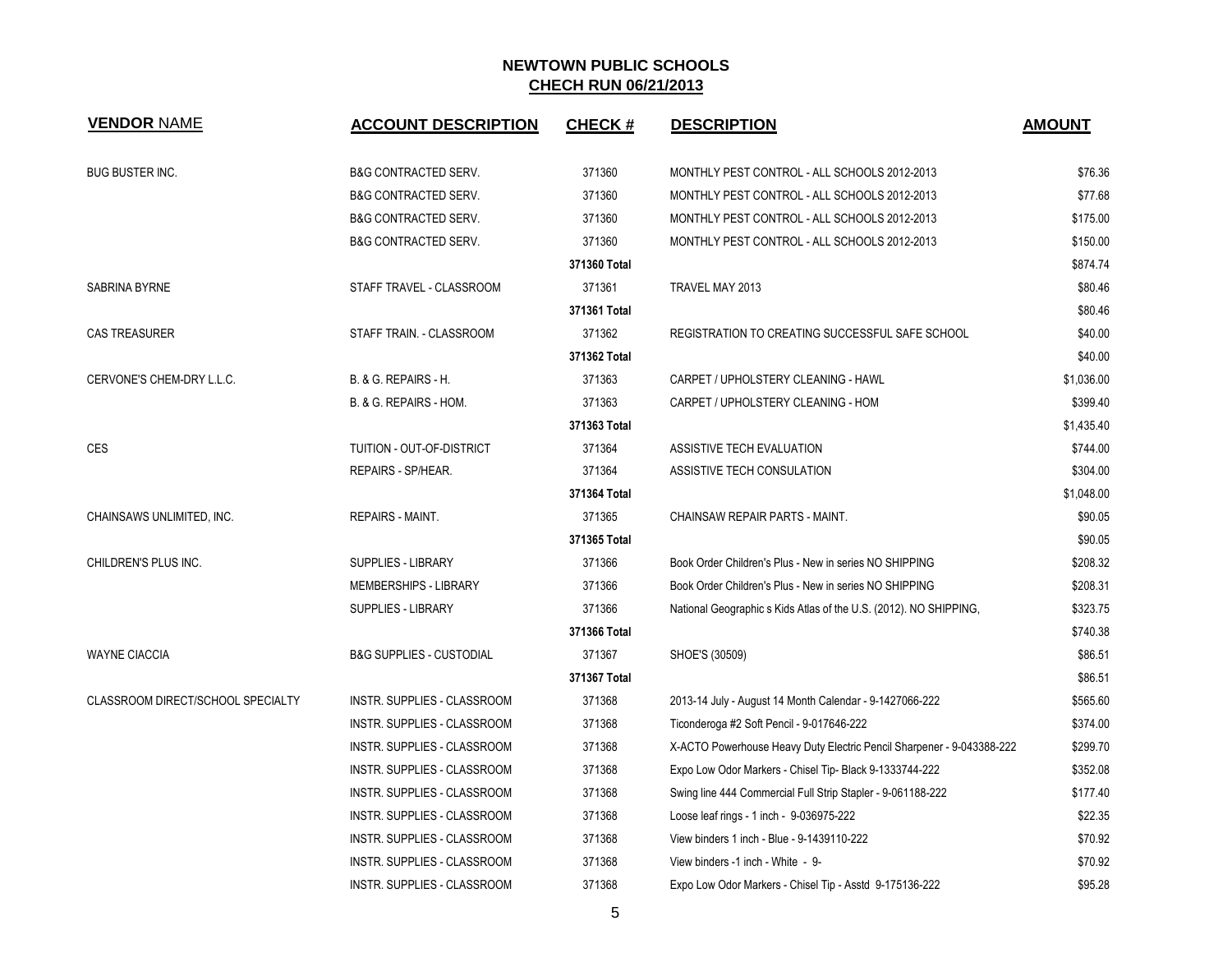| <b>VENDOR NAME</b>                   | <b>ACCOUNT DESCRIPTION</b>        | <b>CHECK#</b> | <b>DESCRIPTION</b>                                                     | <b>AMOUNT</b> |
|--------------------------------------|-----------------------------------|---------------|------------------------------------------------------------------------|---------------|
| CLASSROOM DIRECT/SCHOOL SPECIALTY    | <b>INSTR. SUPPLIES - GUIDANCE</b> | 371368        | Folder Holder - 9-1398163-223                                          | \$23.60       |
|                                      | <b>INSTR. SUPPLIES - GUIDANCE</b> | 371368        | Magazine Storage - 9-1398162-223                                       | \$31.94       |
|                                      | INSTR. SUPPLIES - GUIDANCE        | 371368        | Memo notebooks - 9-085209-223                                          | \$0.96        |
|                                      | <b>INSTR. SUPPLIES - GUIDANCE</b> | 371368        | Name Badge Labels - Avery - 9-067672-223 - 5395 White                  | \$47.34       |
|                                      | INSTR. SUPPLIES - GUIDANCE        | 371368        | Sicurix Oval Quick clip ID card reel with belt clip - 9-1402407-223    | \$16.46       |
|                                      | <b>INSTR. SUPPLIES - GUIDANCE</b> | 371368        | Sicurix Breakaway Safety Lanyard with hook - Blue - 1402405-223 - Blue | \$46.77       |
|                                      | INSTR. SUPPLIES - GUIDANCE        | 371368        | Post - notes original pads - Ultra colors -9-025669-223 Free shipping  | \$190.32      |
|                                      |                                   | 371368 Total  |                                                                        | \$2,385.64    |
| CONN JUNIOR REPUBLIC INC             | TUITION - OUT-OF-DISTRICT         | 371369        | TUITION - OUT-OF-DISTRICT                                              | \$5,057.14    |
|                                      | TUITION - OUT-OF-DISTRICT         | 371369        | TUITION - OUT-OF-DISTRICT                                              | \$5,057.14    |
|                                      | TUITION - OUT-OF-DISTRICT         | 371369        | TUITION - OUT-OF-DISTRICT                                              | \$5,057.14    |
|                                      | TUITION - OUT-OF-DISTRICT         | 371369        | TUITION - OUT-OF-DISTRICT                                              | \$5,057.14    |
|                                      | TUITION - OUT-OF-DISTRICT         | 371369        | TUITION - OUT-OF-DISTRICT                                              | \$5,057.14    |
|                                      | TUITION - OUT-OF-DISTRICT         | 371369        | TUITION - OUT-OF-DISTRICT                                              | \$5,057.14    |
|                                      |                                   | 371369 Total  |                                                                        | \$30,342.84   |
| CONNECTICUT DEPARTMENT OF ENERGY &   | PROF. SERV. - B. & G.             | 371370        | DEEP SEWAGE DISPOSAL 1ST INSTALL                                       | \$750.00      |
|                                      |                                   | 371370 Total  |                                                                        | \$750.00      |
| <b>CONNECTICUT LIGHT &amp; POWER</b> | ELECTRICITY - H.S.                | 371371        | ELECTRICAL COSTS NHS                                                   | \$133.41      |
|                                      | ELECTRICITY - H.S.                | 371371        | ELECTRICAL COSTS NHS                                                   | \$39.14       |
|                                      | ELECTRICITY - H.S.                | 371371        | ELECTRICAL COSTS NHS                                                   | \$39.36       |
|                                      | ELECTRICITY - H.                  | 371371        | ELECTRICAL COSTS FOR HAW                                               | \$2,863.08    |
|                                      | ELECTRICITY - S.H.                | 371371        | ELECTRICAL COSTS FOR SHS                                               | \$163.76      |
|                                      | ELECTRICITY - S.H.                | 371371        | ELECTRICAL COSTS FOR SHS                                               | \$68.48       |
|                                      | ELECTRICITY - M.G.                | 371371        | ELECTRICAL COSTS FOR MGS                                               | \$2,370.74    |
|                                      | ELECTRICITY - HOM.                | 371371        | ELECTRICAL COSTS FOR HOM                                               | \$4,792.28    |
|                                      | ELECTRICITY - RIS.                | 371371        | ELECTRICAL COSTS FOR RIS                                               | \$10,040.84   |
|                                      | ELECTRICITY - M.S.                | 371371        | ELECTRICAL COSTS FOR NMS                                               | \$158.29      |
|                                      | ELECTRICITY - M.S.                | 371371        | ELECTRICAL COSTS FOR NMS                                               | \$3,941.35    |
|                                      | ELECTRICITY - H.S.                | 371371        | ELECTRICAL COSTS FOR NHS                                               | \$27,169.11   |
|                                      |                                   | 371371 Total  |                                                                        | \$51,779.84   |
| <b>LAUREN CONNOR</b>                 | STAFF TRAVEL - PUPIL SERV.        | 371372        | TRAVEL MARCH 2013 THRU MAY 2013                                        | \$164.61      |
|                                      |                                   | 371372 Total  |                                                                        | \$164.61      |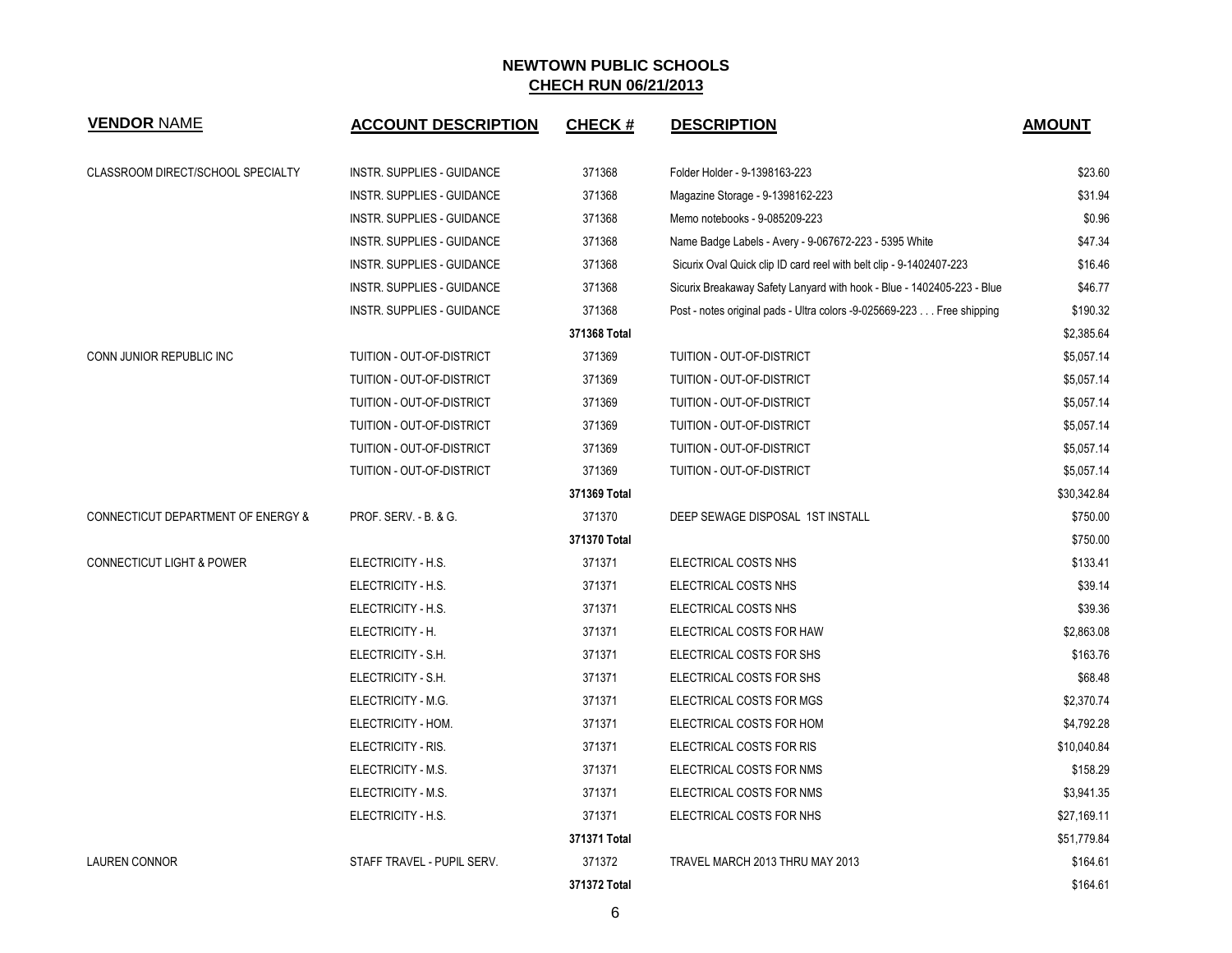| <b>VENDOR NAME</b>                | <b>ACCOUNT DESCRIPTION</b>       | <b>CHECK#</b> | <b>DESCRIPTION</b>                                                       | <b>AMOUNT</b> |
|-----------------------------------|----------------------------------|---------------|--------------------------------------------------------------------------|---------------|
| <b>JENNA CONNORS</b>              | INSTR. SUPPLIES - CLASSROOM      | 371373        | <b>SCIENCE SUPPLIES</b>                                                  | \$75.38       |
|                                   |                                  | 371373 Total  |                                                                          | \$75.38       |
| <b>NANCY CONRON</b>               | STAFF TRAVEL - STAFF DEVELOP.    | 371374        | TRAVEL APRIL 2013 & MAY 2013                                             | \$181.76      |
|                                   |                                  | 371374 Total  |                                                                          | \$181.76      |
| COUNTY ELECTRIC CONSTRUCTION INC. | <b>EMERGENCY REPAIRS - HOM.</b>  | 371375        | WIRING FOR NEW GENERATOR - HOM                                           | \$7,820.00    |
|                                   |                                  | 371375 Total  |                                                                          | \$7,820.00    |
| <b>CRYSTAL ROCK</b>               | INSTR. SUPPLIES - CLASSROOM      | 371376        | Delivery of 20 5-Gallon Water Bottles, per month                         | \$42.00       |
|                                   | INSTR. SUPPLIES - CLASSROOM      | 371376        | Nine Months rental of water cooler/heater, No addt. S/H                  | \$3.00        |
|                                   |                                  | 371376 Total  |                                                                          | \$45.00       |
| DATA MEMORY SYSTEMS INC.          | REPAIRS - INFO. TECH.            | 371377        | DM50 189 - 1 GB 200 Pin DDR2-667 PC                                      | \$690.00      |
|                                   | REPAIRS - INFO. TECH.            | 371377        | ShippingQUOTE 0052-3174                                                  | \$10.00       |
|                                   |                                  | 371377 Total  |                                                                          | \$700.00      |
| <b>STEPHEN DAWSON</b>             | STAFF TRAIN. - INFO. TECH.       | 371378        | APPLE RECERTIFICATION TEST                                               | \$50.00       |
|                                   |                                  | 371378 Total  |                                                                          | \$50.00       |
| DELL MARKETING L.P.               | REPAIRS - INFO. TECH.            | 371379        | Dell repairs batteries, adapter                                          | \$152.94      |
|                                   | INSTR. SUPPLIES - COMPUTER ED.   | 371379        | Toners Required for balance of year for computer Technology class.       | \$839.72      |
|                                   |                                  | 371379 Total  |                                                                          | \$992.66      |
| <b>DELTA EDUCATION</b>            | <b>INSTR. SUPPLIES - MATH</b>    | 371380        | Instructional supplies - Math- see attached                              | \$555.17      |
|                                   | <b>INSTR. SUPPLIES - MATH</b>    | 371380        | Shipping                                                                 | \$76.33       |
|                                   | <b>INSTR. SUPPLIES - SCIENCE</b> | 371380        | Safety Glasses Kit set/30 - 193-7934                                     | \$341.90      |
|                                   | INSTR. SUPPLIES - SCIENCE        | 371380        | Plastic Beakers set/15 - 025-5420                                        | \$105.84      |
|                                   | <b>INSTR. SUPPLIES - SCIENCE</b> | 371380        | Cylinders plas graduated w/base - 1012612                                | \$139.80      |
|                                   | <b>INSTR. SUPPLIES - SCIENCE</b> | 371380        | <b>Wheel Trundle - 230-0495</b>                                          | \$49.90       |
|                                   | <b>INSTR. SUPPLIES - SCIENCE</b> | 371380        | Shipping                                                                 | \$76.50       |
|                                   |                                  | 371380 Total  |                                                                          | \$1,345.44    |
| <b>DEMCO INC</b>                  | INSTR. SUPPLIES - READING        | 371381        | Precut book jacket tabs 3-mil 3/4-h x 2 -w #12556350 . Includes shipping | \$134.35      |
|                                   |                                  | 371381 Total  |                                                                          | \$134.35      |
| DIDAX, INC                        | INSTR. SUPPLIES - MATH           | 371382        | Solids and Nets, Item 197771E                                            | \$149.85      |
|                                   | <b>INSTR. SUPPLIES - MATH</b>    | 371382        | 1020 Wooden Color Cubes, 3/4 inch. Item 211129E                          | \$180.00      |
|                                   | <b>INSTR. SUPPLIES - MATH</b>    | 371382        | Shipping charge.                                                         | \$39.58       |
|                                   | <b>INSTR. SUPPLIES - MATH</b>    | 371382        | Solids and Nets, Item 197771E                                            | \$99.90       |
|                                   | <b>INSTR. SUPPLIES - MATH</b>    | 371382        | Shipping charge.                                                         | \$11.99       |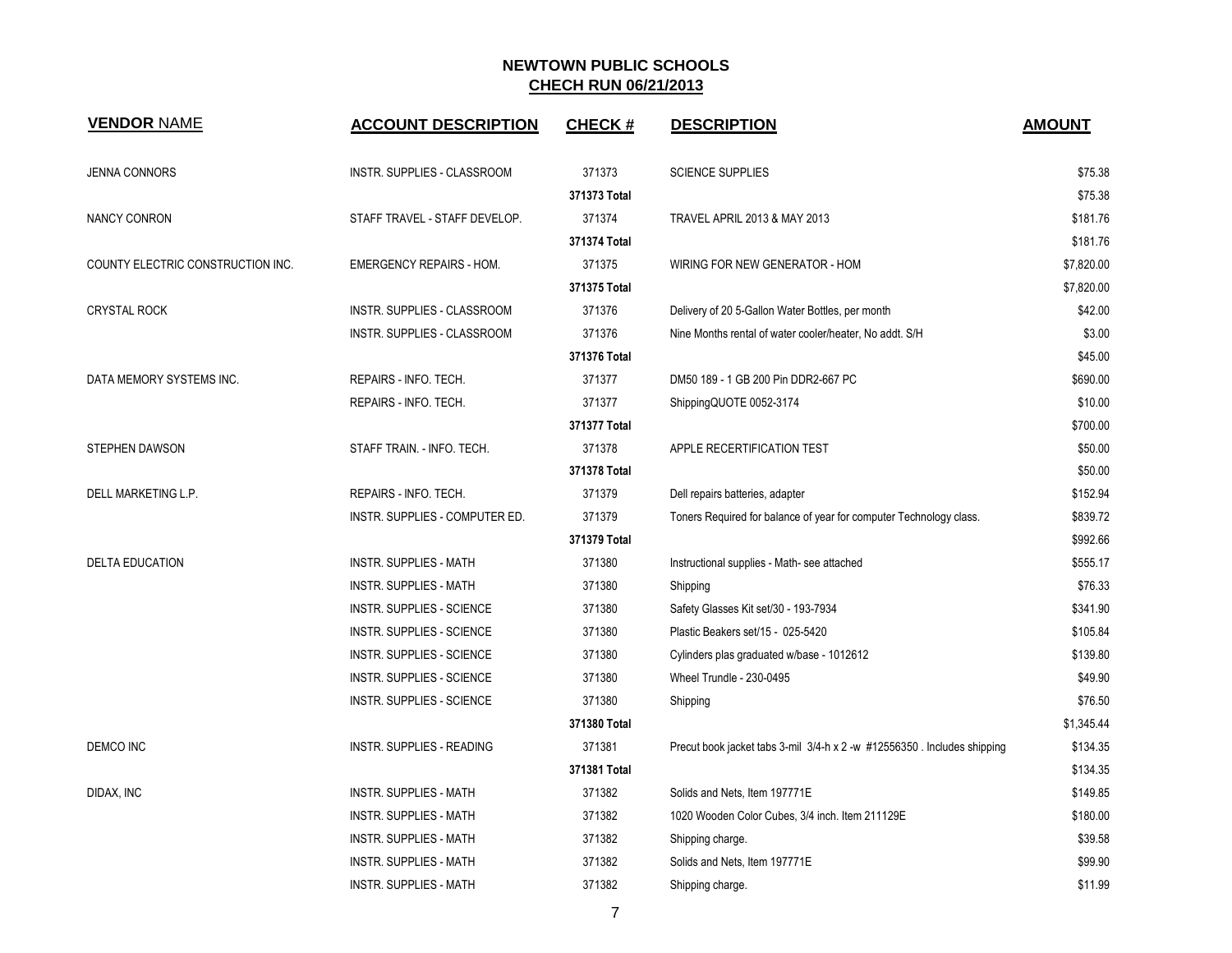| <b>VENDOR NAME</b>                | <b>ACCOUNT DESCRIPTION</b>       | <b>CHECK#</b> | <b>DESCRIPTION</b>                                       | <b>AMOUNT</b> |
|-----------------------------------|----------------------------------|---------------|----------------------------------------------------------|---------------|
| DIDAX, INC                        | <b>INSTR. SUPPLIES - MATH</b>    | 371382        | Math supplies - see attached free shipping               | \$207.55      |
|                                   |                                  | 371382 Total  |                                                          | \$688.87      |
| DIRECT ENERGY BUSINESS            | ELECTRICITY - S.H.               | 371383        | ELECTRICAL SUPPLY FOR SHS                                | \$7.23        |
|                                   | ELECTRICITY - S.H.               | 371383        | ELECTRICAL SUPPLY FOR SHS                                | \$143.88      |
|                                   | ELECTRICITY - S.H.               | 371383        | ELECTRICAL SUPPLY FOR SHS                                | \$30.50       |
|                                   | ELECTRICITY - M.G.               | 371383        | ELECTRICAL SUPPLY FOR MGS                                | \$20.34       |
|                                   | ELECTRICITY - M.S.               | 371383        | ELECTRICAL SUPPLY FOR NMS                                | \$60.95       |
|                                   | ELECTRICITY - M.S.               | 371383        | ELECTRICAL SUPPLY FOR NMS                                | \$9.42        |
|                                   | ELECTRICITY - M.S.               | 371383        | ELECTRICAL SUPPLY FOR NMS                                | \$13.22       |
|                                   | ELECTRICITY - M.S.               | 371383        | ELECTRICAL SUPPLY FOR NMS                                | \$16.50       |
|                                   | ELECTRICITY - H.S.               | 371383        | ELECTRICAL SUPPLY FOR NHS                                | \$3.08        |
|                                   | ELECTRICITY - H.S.               | 371383        | ELECTRICAL SUPPLY FOR NHS                                | \$1.17        |
|                                   | ELECTRICITY - H.                 | 371383        | ELECTRICAL SUPPLY FOR HAW                                | \$2,200.18    |
|                                   | ELECTRICITY - S.H.               | 371383        | ELECTRICAL SUPPLY FOR SHS                                | \$720.96      |
|                                   | ELECTRICITY - M.G.               | 371383        | ELECTRICAL SUPPLY FOR MGS                                | \$1,814.84    |
|                                   | ELECTRICITY - HOM.               | 371383        | ELECTRICAL SUPPLY FOR HOM                                | \$3,893.20    |
|                                   | ELECTRICITY - RIS.               | 371383        | ELECTRICAL SUPPLY FOR RIS                                | \$9,818.46    |
|                                   | ELECTRICITY - M.S.               | 371383        | ELECTRICAL SUPPLY FOR NMS                                | \$5,547.07    |
|                                   | ELECTRICITY - H.S.               | 371383        | ELECTRICAL SUPPLY FOR NHS                                | \$34,177.38   |
|                                   |                                  | 371383 Total  |                                                          | \$58,478.38   |
| <b>DISCOVERY EDUCATION</b>        | CONTRACTED SERV. - COMPUTER ED.  | 371384        | DE Streaming Middle/Elem. School License 06UJA000M62     | \$2,570.00    |
|                                   |                                  | 371384 Total  |                                                          | \$2,570.00    |
| <b>CHARLES DUMAIS</b>             | STAFF TRAVEL - ADMIN.            | 371385        | <b>TRAVEL TRI - STATE</b>                                | \$60.68       |
|                                   |                                  | 371385 Total  |                                                          | \$60.68       |
| <b>EAST HAVEN BUILDERS SUPPLY</b> | <b>B&amp;G SUPPLIES - MAINT.</b> | 371386        | LATEX SEALANT - MAINT SUPPLIES                           | \$44.90       |
|                                   |                                  | 371386 Total  |                                                          | \$44.90       |
| <b>EQUIP CORPORATION</b>          | <b>EQUIP RENTAL - B&amp;G</b>    | 371387        | STORAGE CONTAINER RENTAL AT NHS - 2012-2013 (UNIT E-726) | \$75.00       |
|                                   | EQUIP RENTAL - SPORTS            | 371387        | <b>CONTAINER RENTALS</b>                                 | \$75.00       |
|                                   | EQUIP RENTAL - SPORTS            | 371387        | <b>CONTAINER RENTALS</b>                                 | \$95.00       |
|                                   | <b>EQUIP RENTAL - SPORTS</b>     | 371387        | <b>CONTAINER RENTALS</b>                                 | \$75.00       |
|                                   |                                  | 371387 Total  |                                                          | \$320.00      |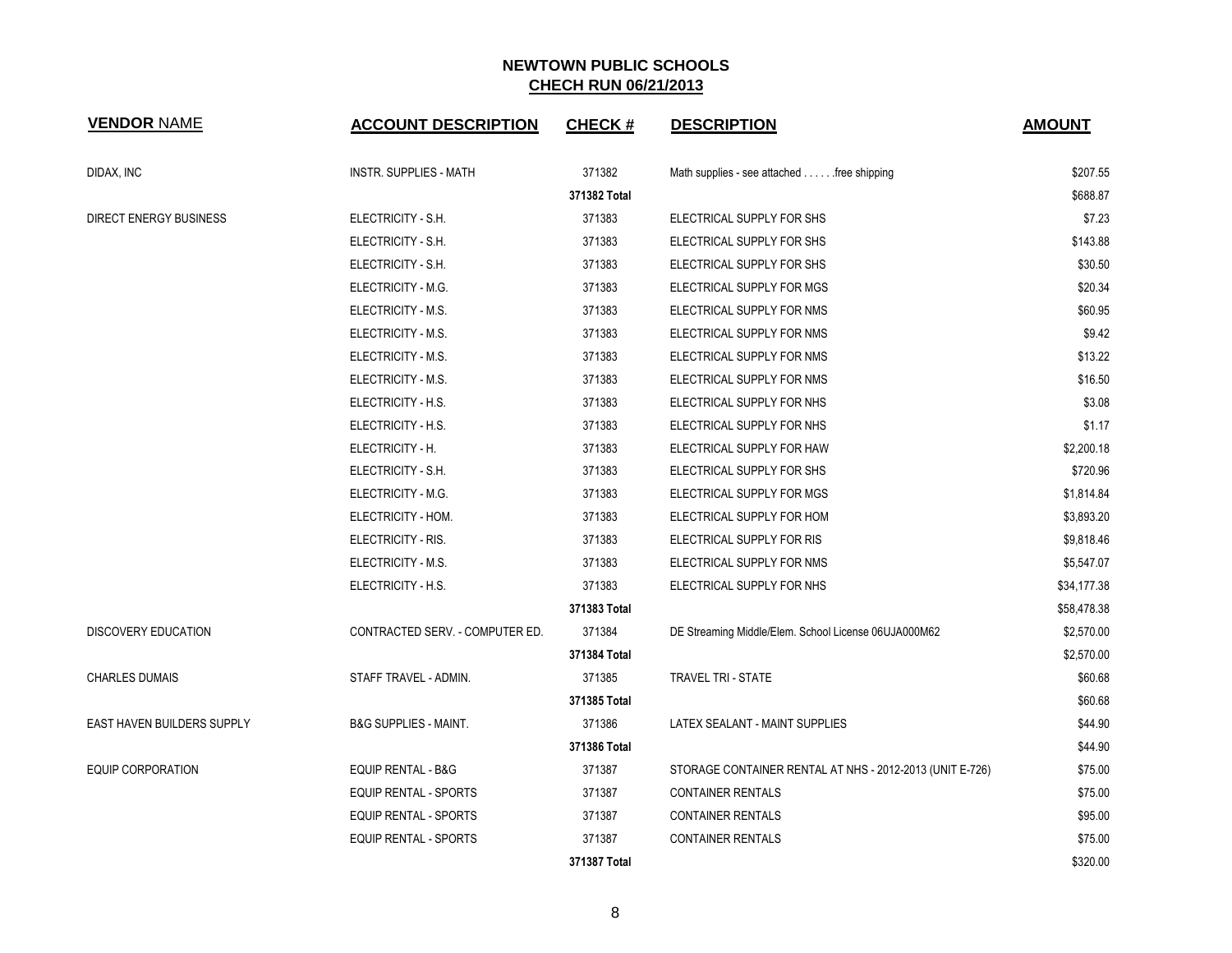| <b>VENDOR NAME</b>               | <b>ACCOUNT DESCRIPTION</b>      | <b>CHECK#</b> | <b>DESCRIPTION</b>                                         | <b>AMOUNT</b> |
|----------------------------------|---------------------------------|---------------|------------------------------------------------------------|---------------|
| ERIE COMPUTER COMPANY            | INSTR. SUPPLIES - COMPUTER ED.  | 371388        | NEC projector lamp - T45LPK  Free Shipping                 | \$809.76      |
|                                  |                                 | 371388 Total  |                                                            | \$809.76      |
| <b>EXCEL TUTORING LLC</b>        | TUTORS - HOMEBOUND              | 371389        | HOMEBOUND TUTORING                                         | \$330.00      |
|                                  | TUTORS - HOMEBOUND              | 371389        | HOMEBOUND TUTORING                                         | \$415.00      |
|                                  | TUTORS - HOMEBOUND              | 371389        | HOMEBOUND TUTORING                                         | \$312.50      |
|                                  | TUTORS - HOMEBOUND              | 371389        | HOMEBOUND TUTORING                                         | \$572.50      |
|                                  | TUTORS - HOMEBOUND              | 371389        | HOMEBOUND TUTORING                                         | \$130.00      |
|                                  | TUTORS - HOMEBOUND              | 371389        | HOMEBOUND TUTORING                                         | \$405.00      |
|                                  | <b>TUTORS - HOMEBOUND</b>       | 371389        | HOMEBOUND TUTORING                                         | \$540.00      |
|                                  | <b>TUTORS - HOMEBOUND</b>       | 371389        | HOMEBOUND TUTORING                                         | \$610.00      |
|                                  | TUTORS - HOMEBOUND              | 371389        | HOMEBOUND TUTORING                                         | \$480.00      |
|                                  | <b>TUTORS - HOMEBOUND</b>       | 371389        | HOMEBOUND TUTORING                                         | \$30.00       |
|                                  |                                 | 371389 Total  |                                                            | \$3,825.00    |
| F & M ELECTRICAL SUPPLY CO, INC  | B. & G. REPAIRS - RIS.          | 371390        | <b>ELECTRICAL REPAIRS - RIS</b>                            | \$306.40      |
|                                  | B. & G. REPAIRS - RIS.          | 371390        | ELECTRICAL REPAIRS - RIS                                   | \$76.67       |
|                                  | B. & G. REPAIRS - H.S.          | 371390        | ELECTRICAL REPAIRS - NHS                                   | \$589.00      |
|                                  | <b>EMERGENCY REPAIRS - GEN.</b> | 371390        | WALL PLATE - CENTRAL OFFICE                                | (\$393.12)    |
|                                  | <b>EMERGENCY REPAIRS - GEN.</b> | 371390        | WALL PLATE - CENTRAL OFFICE                                | \$393.46      |
|                                  |                                 | 371390 Total  |                                                            | \$972.41      |
| <b>FAIR AUTO SUPPLY</b>          | <b>REPAIRS - MAINT.</b>         | 371391        | MAINT VEHICLE REPAIR PARTS 2012-2013                       | \$158.97      |
|                                  | <b>REPAIRS - MAINT.</b>         | 371391        | MAINT VEHICLE REPAIR PARTS 2012-2013                       | \$228.78      |
|                                  | <b>REPAIRS - MAINT.</b>         | 371391        | MAINT VEHICLE REPAIR PARTS 2012-2013                       | (\$24.00)     |
|                                  |                                 | 371391 Total  |                                                            | \$363.75      |
| <b>FOLLETT LIBRARY RESOURCES</b> | INSTR. SUPPLIES - SOC. STUDIES  | 371392        | Items per attached Quote, 7422853. Free Shipping           | \$430.87      |
|                                  | INSTR. SUPPLIES - SOC. STUDIES  | 371392        | Items per attached Quote, 7422853. Free Shipping           | \$97.24       |
|                                  | <b>SUPPLIES - LIBRARY</b>       | 371392        | Books and processing not to exceed \$1350.00. No shipping. | \$1,346.47    |
|                                  |                                 | 371392 Total  |                                                            | \$1,874.58    |
| <b>CLARE FRANCKE</b>             | INSTR. SUPPLIES - GUIDANCE      | 371393        | <b>FOOD ACT TESTING</b>                                    | \$37.36       |
|                                  |                                 | 371393 Total  |                                                            | \$37.36       |
| <b>GBC GENERAL BINDING</b>       | INSTR. SUPPLIES - CLASSROOM     | 371394        | Laminating Film - 3126061                                  | \$1,162.08    |
|                                  | INSTR. SUPPLIES - CLASSROOM     | 371394        | <b>Estimated shipping</b>                                  | \$72.07       |
|                                  |                                 | 371394 Total  |                                                            | \$1,234.15    |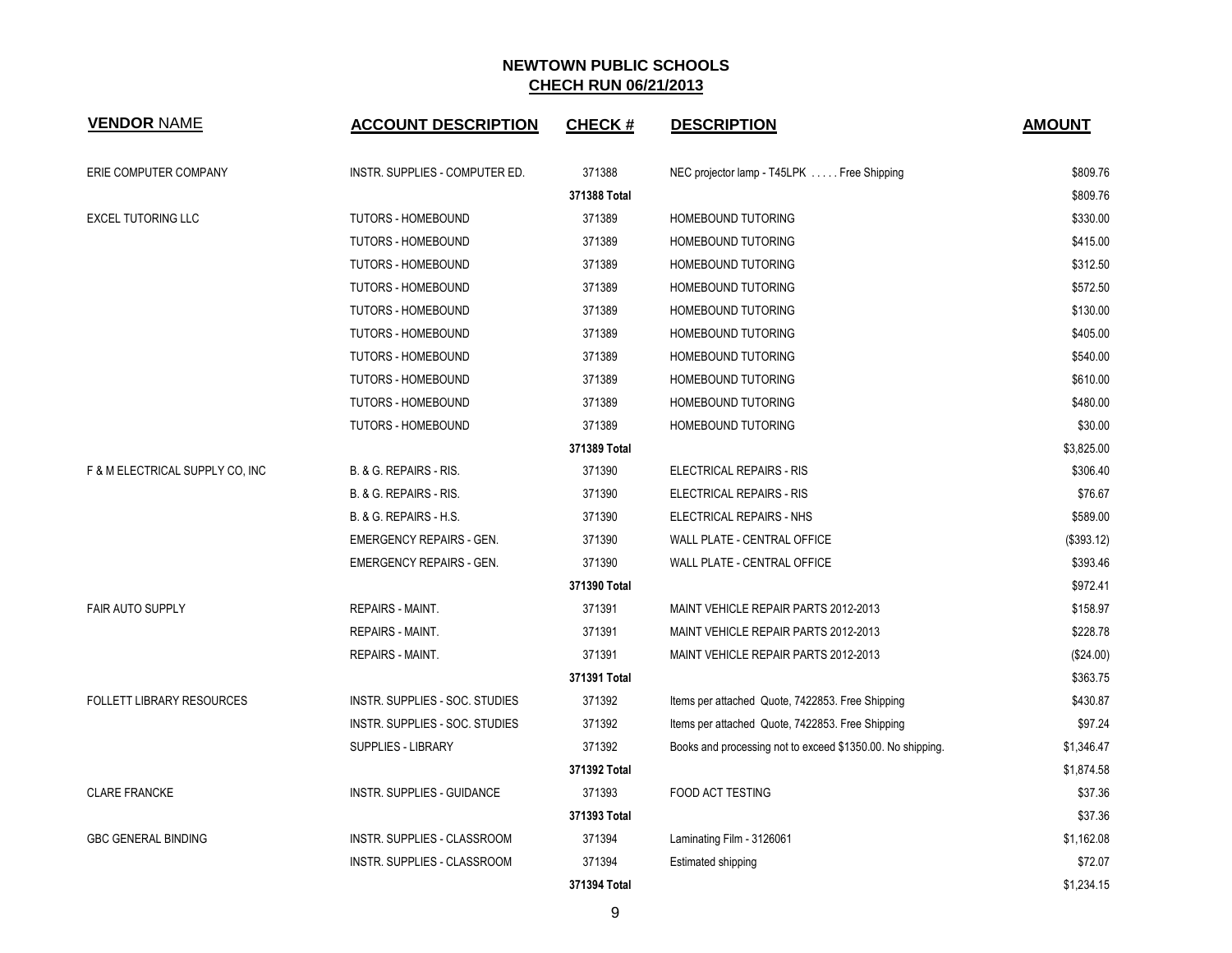| <b>VENDOR NAME</b>                           | <b>ACCOUNT DESCRIPTION</b>       | <b>CHECK#</b> | <b>DESCRIPTION</b>                                            | <b>AMOUNT</b> |
|----------------------------------------------|----------------------------------|---------------|---------------------------------------------------------------|---------------|
| <b>GERONNURSING &amp; RESPITE CARE INC.</b>  | PROF. SERV. - HEALTH ELEM/RIS    | 371395        | <b>STARR SERVICES</b>                                         | \$667.50      |
|                                              | PROF. SERV. - HEALTH ELEM/RIS    | 371395        | <b>STARR SERVICES</b>                                         | \$1,919.05    |
|                                              |                                  | 371395 Total  |                                                               | \$2,586.55    |
| GETTING TO KNOW, INC.                        | <b>INSTR. SUPPLIES - ART</b>     | 371396        | Faith Ringgold DVD                                            | \$29.95       |
|                                              |                                  | 371396 Total  |                                                               | \$29.95       |
| <b>GLOBAL MECHANICAL LLC</b>                 | <b>B&amp;G CONTRACTED SERV.</b>  | 371397        | HVAC PREV MAINT - F WING NHS 2012-2                           | \$7,200.00    |
|                                              | <b>B&amp;G CONTRACTED SERV.</b>  | 371397        | HVAC PREVENT MAINT CONTRACT - HOM 2012-2013                   | \$6,875.00    |
|                                              | <b>B&amp;G CONTRACTED SERV.</b>  | 371397        | HVAC PREVENTIVE MAINT - HAWL/SH/MG/NMS - 2012/2013            | \$9,817.25    |
|                                              | <b>EMERGENCY REPAIRS - HOM.</b>  | 371397        | LABOR TO INSTALL NEW GENERATOR - HOM                          | \$12,467.00   |
|                                              |                                  | 371397 Total  |                                                               | \$36,359.25   |
| <b>GLOBAL MED INDUSTRIES LLC</b>             | MEDICAL SUPPLIES - M.S.          | 371398        | FRx Replacement Battery-SKU#m5070A (for M/S) no shipping cost | \$164.00      |
|                                              |                                  | 371398 Total  |                                                               | \$164.00      |
| <b>GOODWILL</b>                              | PROF. SERV. - TRANSITIONAL       | 371399        | PROF. SERV. - TRANSITIONAL                                    | \$2,572.15    |
|                                              |                                  | 371399 Total  |                                                               | \$2,572.15    |
| GOVCONNECTION, INC.                          | INSTR. SUPPLIES - INFO. TECH.    | 371400        | 160 GB SATA Internal Hard Drive - Item #11146005              | \$199.80      |
|                                              |                                  | 371400 Total  |                                                               | \$199.80      |
| <b>GRAINGER</b>                              | <b>B&amp;G SUPPLIES - MAINT.</b> | 371401        | CASTER WHEELS / LADDER - MAINT SUPPLIES                       | (\$310.24)    |
|                                              | <b>B&amp;G SUPPLIES - MAINT.</b> | 371401        | CASTER WHEELS / LADDER - MAINT SUPPLIES                       | \$466.22      |
|                                              | <b>B&amp;G SUPPLIES - MAINT.</b> | 371401        | CASTER WHEELS / LADDER - MAINT SUPPLIES                       | \$314.40      |
|                                              |                                  | 371401 Total  |                                                               | \$470.38      |
| <b>GREAT AMERICAN LIFE INSURANCE COMPANY</b> | <b>PENSION PLAN</b>              | 371402        | ANNUITY JR 403.(B)                                            | \$5,145.20    |
|                                              | PENSION PLAN                     | 371402        | ANNUITY JR 403.(B)                                            | \$5,145.20    |
|                                              |                                  | 371402 Total  |                                                               | \$10,290.40   |
| <b>HESS CORPORATION</b>                      | PROPANE & NATURAL GAS - M.S.     | 371403        | <b>SERV M/S</b>                                               | \$183.31      |
|                                              |                                  | 371403 Total  |                                                               | \$183.31      |
| THE INSTITUTE OF PROFESSIONAL PRACTICE       | PROF. SERV. - PSYCH/MED. EVAL.   | 371404        | <b>CONSULTATION SERVICES AUTISUM</b>                          | \$8,600.00    |
|                                              | PROF. SERV. - PSYCH/MED. EVAL.   | 371404        | CONSULTATION SERVICES AUTISUM                                 | \$8,600.00    |
|                                              |                                  | 371404 Total  |                                                               | \$17,200.00   |
| THE INSTRUMENTALIST CO.                      | <b>INSTR. SUPPLIES - MUSIC</b>   | 371405        | <b>AWARDS</b>                                                 | \$138.00      |
|                                              |                                  | 371405 Total  |                                                               | \$138.00      |
| <b>INTEGRITY PIANO SERVICE</b>               | <b>REPAIRS - MUSIC</b>           | 371406        | Piano tuning/repairs no shipping                              | \$440.00      |
|                                              |                                  | 371406 Total  |                                                               | \$440.00      |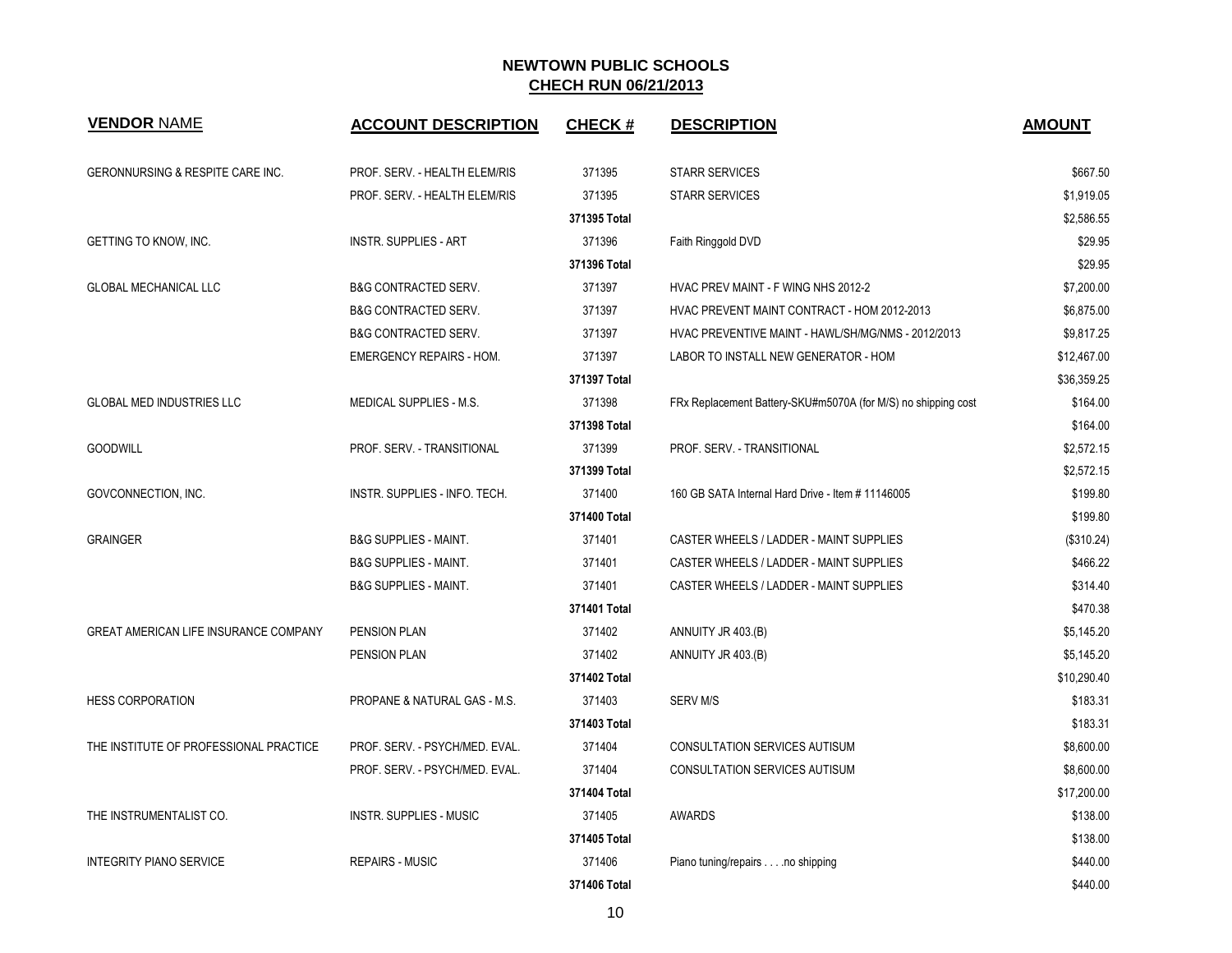| <b>VENDOR NAME</b>              | <b>ACCOUNT DESCRIPTION</b>              | <b>CHECK#</b> | <b>DESCRIPTION</b>                                 | <b>AMOUNT</b> |
|---------------------------------|-----------------------------------------|---------------|----------------------------------------------------|---------------|
| LISA JOHNS                      | STAFF TRAIN. - INFO. TECH.              | 371407        | APPLE RECERTIFICATION TEST                         | \$50.00       |
|                                 |                                         | 371407 Total  |                                                    | \$50.00       |
| CARL D. JOHNSON                 | STAFF TRAVEL - ADMIN.                   | 371408        | <b>TRAVEL TRAINING CLASS</b>                       | \$46.33       |
|                                 |                                         | 371408 Total  |                                                    | \$46.33       |
| TINA JONES                      | CONTRACTED SERV. - MUSIC                | 371409        | Accompanist for Spring Chorus Concert              | \$300.00      |
|                                 |                                         | 371409 Total  |                                                    | \$300.00      |
| RACHEL KALISH                   | PROF. SERV. - SP/HEAR.                  | 371410        | STARR SPEECH SERVICES 10HRS/WK. X 37 WKS           | \$1,200.00    |
|                                 | PROF. SERV. - SP/HEAR.                  | 371410        | STARR SPEECH SERVICES 10HRS/WK. X 37 WKS           | \$600.00      |
|                                 |                                         | 371410 Total  |                                                    | \$1,800.00    |
| <b>KIDS DISCOVER</b>            | <b>INSTR. SUPPLIES - SCIENCE</b>        | 371411        | Light - S13023                                     | \$119.70      |
|                                 | <b>INSTR. SUPPLIES - SCIENCE</b>        | 371411        | Shipping                                           | \$5.98        |
|                                 |                                         | 371411 Total  |                                                    | \$125.68      |
| SUSAN ANTHONY KLEIN             | CONTRACTED SERV. - MUSIC                | 371412        | Piano accompaniment for spring concert No shipping | \$462.50      |
|                                 |                                         | 371412 Total  |                                                    | \$462.50      |
| KLINGBERG FAMILY CENTERS INC.   | TUITION - OUT-OF-DISTRICT               | 371413        | SCHOOL NAME RAYMOND HILL SCHOOL                    | \$7,928.80    |
|                                 | TUITION - OUT-OF-DISTRICT               | 371413        | SCHOOL NAME RAYMOND HILL SCHOOL                    | \$7,208.00    |
|                                 | TUITION - OUT-OF-DISTRICT               | 371413        | PLACEMENT NHS STUDENT TP                           | \$7,928.80    |
|                                 | TUITION - OUT-OF-DISTRICT               | 371413        | PLACEMENT NHS STUDENT TP                           | \$7,208.00    |
|                                 |                                         | 371413 Total  |                                                    | \$30,273.60   |
| PAM KOHN                        | <b>INSTR. SUPPLIES - READING</b>        | 371414        | PROMPT SCORING SUPPLIES                            | \$397.63      |
|                                 |                                         | 371414 Total  |                                                    | \$397.63      |
| LEAHY'S FUELS INC.              | <b>PROPANE &amp; NATURAL GAS - H.S.</b> | 371415        | MAY & JUNE GAS FOR NHS KITCHEN                     | \$637.69      |
|                                 |                                         | 371415 Total  |                                                    | \$637.69      |
| LINDQUIST SECURITY TECHNOLOGIES | B. & G. REPAIRS - H.S.                  | 371416        | <b>REPLACE DOOR - NHS</b>                          | \$671.21      |
|                                 |                                         | 371416 Total  |                                                    | \$671.21      |
| MAGNAKLEEN SERVICES LLC         | <b>B&amp;G SUPPLIES - CUSTODIAL</b>     | 371418        | MOP / RUG SVC MAR-JUN 2013                         | \$166.50      |
|                                 | <b>B&amp;G SUPPLIES - CUSTODIAL</b>     | 371418        | MOP / RUG SVC MAR-JUN 2013                         | \$48.50       |
|                                 | <b>B&amp;G SUPPLIES - CUSTODIAL</b>     | 371418        | MOP / RUG SVC MAR-JUN 2013                         | \$19.50       |
|                                 | <b>B&amp;G SUPPLIES - CUSTODIAL</b>     | 371418        | MOP / RUG SVC MAR-JUN 2013                         | \$18.00       |
|                                 | <b>B&amp;G SUPPLIES - CUSTODIAL</b>     | 371418        | MOP / RUG SVC MAR-JUN 2013                         | \$127.50      |
|                                 | <b>B&amp;G SUPPLIES - CUSTODIAL</b>     | 371418        | MOP / RUG SVC MAR-JUN 2013                         | \$74.00       |
|                                 | <b>B&amp;G SUPPLIES - CUSTODIAL</b>     | 371418        | MOP / RUG SVC MAR-JUN 2013                         | \$19.50       |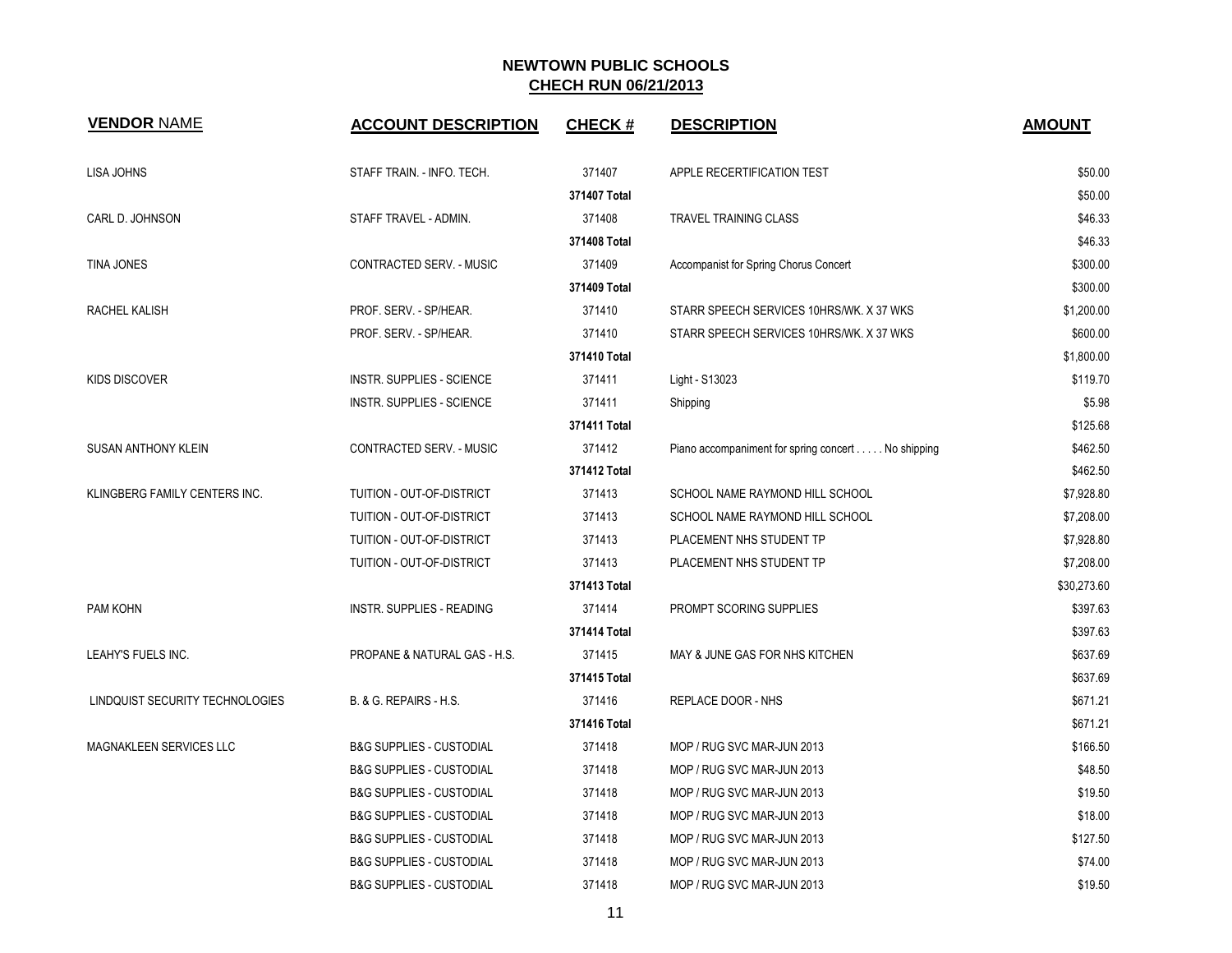| <b>VENDOR NAME</b>             | <b>ACCOUNT DESCRIPTION</b>          | <b>CHECK#</b> | <b>DESCRIPTION</b>         | <b>AMOUNT</b> |
|--------------------------------|-------------------------------------|---------------|----------------------------|---------------|
| MAGNAKLEEN SERVICES LLC        | <b>B&amp;G SUPPLIES - CUSTODIAL</b> | 371418        | MOP / RUG SVC MAR-JUN 2013 | \$18.00       |
|                                | <b>B&amp;G SUPPLIES - CUSTODIAL</b> | 371418        | MOP / RUG SVC MAR-JUN 2013 | \$166.50      |
|                                | <b>B&amp;G SUPPLIES - CUSTODIAL</b> | 371418        | MOP / RUG SVC MAR-JUN 2013 | \$48.50       |
|                                | <b>B&amp;G SUPPLIES - CUSTODIAL</b> | 371418        | MOP / RUG SVC MAR-JUN 2013 | \$19.50       |
|                                | <b>B&amp;G SUPPLIES - CUSTODIAL</b> | 371418        | MOP / RUG SVC MAR-JUN 2013 | \$45.45       |
|                                | <b>B&amp;G SUPPLIES - CUSTODIAL</b> | 371418        | MOP / RUG SVC MAR-JUN 2013 | \$60.65       |
|                                | <b>B&amp;G SUPPLIES - CUSTODIAL</b> | 371418        | MOP / RUG SVC MAR-JUN 2013 | \$21.50       |
|                                | <b>B&amp;G SUPPLIES - CUSTODIAL</b> | 371418        | MOP / RUG SVC MAR-JUN 2013 | \$30.65       |
|                                | <b>B&amp;G SUPPLIES - CUSTODIAL</b> | 371418        | MOP / RUG SVC MAR-JUN 2013 | \$28.25       |
|                                | <b>B&amp;G SUPPLIES - CUSTODIAL</b> | 371418        | MOP / RUG SVC MAR-JUN 2013 | \$106.20      |
|                                | <b>B&amp;G SUPPLIES - CUSTODIAL</b> | 371418        | MOP / RUG SVC MAR-JUN 2013 | \$33.80       |
|                                | <b>B&amp;G SUPPLIES - CUSTODIAL</b> | 371418        | MOP / RUG SVC MAR-JUN 2013 | \$45.45       |
|                                | <b>B&amp;G SUPPLIES - CUSTODIAL</b> | 371418        | MOP / RUG SVC MAR-JUN 2013 | \$60.65       |
|                                | <b>B&amp;G SUPPLIES - CUSTODIAL</b> | 371418        | MOP / RUG SVC MAR-JUN 2013 | \$21.50       |
|                                |                                     | 371418 Total  |                            | \$1,180.10    |
| <b>MAGNAKLEEN SERVICES LLC</b> | <b>B&amp;G SUPPLIES - CUSTODIAL</b> | 371417        | MOP / RUG SVC MAR-JUN 2013 | \$30.65       |
|                                |                                     | 371417 Total  |                            | \$30.65       |
| MAGNAKLEEN SERVICES LLC        | <b>B&amp;G SUPPLIES - CUSTODIAL</b> | 371418        | MOP / RUG SVC MAR-JUN 2013 | \$28.25       |
|                                | <b>B&amp;G SUPPLIES - CUSTODIAL</b> | 371418        | MOP / RUG SVC MAR-JUN 2013 | \$106.20      |
|                                | <b>B&amp;G SUPPLIES - CUSTODIAL</b> | 371418        | MOP / RUG SVC MAR-JUN 2013 | \$33.80       |
|                                | <b>B&amp;G SUPPLIES - CUSTODIAL</b> | 371418        | MOP / RUG SVC MAR-JUN 2013 | \$45.45       |
|                                | <b>B&amp;G SUPPLIES - CUSTODIAL</b> | 371418        | MOP / RUG SVC MAR-JUN 2013 | \$60.65       |
|                                | <b>B&amp;G SUPPLIES - CUSTODIAL</b> | 371418        | MOP / RUG SVC MAR-JUN 2013 | \$21.50       |
|                                | <b>B&amp;G SUPPLIES - CUSTODIAL</b> | 371418        | MOP / RUG SVC MAR-JUN 2013 | \$30.65       |
|                                | <b>B&amp;G SUPPLIES - CUSTODIAL</b> | 371418        | MOP / RUG SVC MAR-JUN 2013 | \$28.25       |
|                                |                                     | 371418 Total  |                            | \$354.75      |
| W.B. MASON., INC               | OFF. SUPPLIES - BUS. SERV.          | 371419        | <b>SUPPLIES 2012/13</b>    | \$369.00      |
|                                | OFF. SUPPLIES - BUS. SERV.          | 371419        | <b>SUPPLIES 2012/13</b>    | (\$369.00)    |
|                                | OFF. SUPPLIES - BUS. SERV.          | 371419        | SUPPLIES 2012/13           | \$83.19       |
|                                | OFF. SUPPLIES - BUS. SERV.          | 371419        | SUPPLIES 2012/13           | (\$18.00)     |
|                                | OFF. SUPPLIES - BUS. SERV.          | 371419        | SUPPLIES 2012/13           | \$499.18      |
|                                | OFF. SUPPLIES - BUS. SERV.          | 371419        | SUPPLIES 2012/13           | \$14.97       |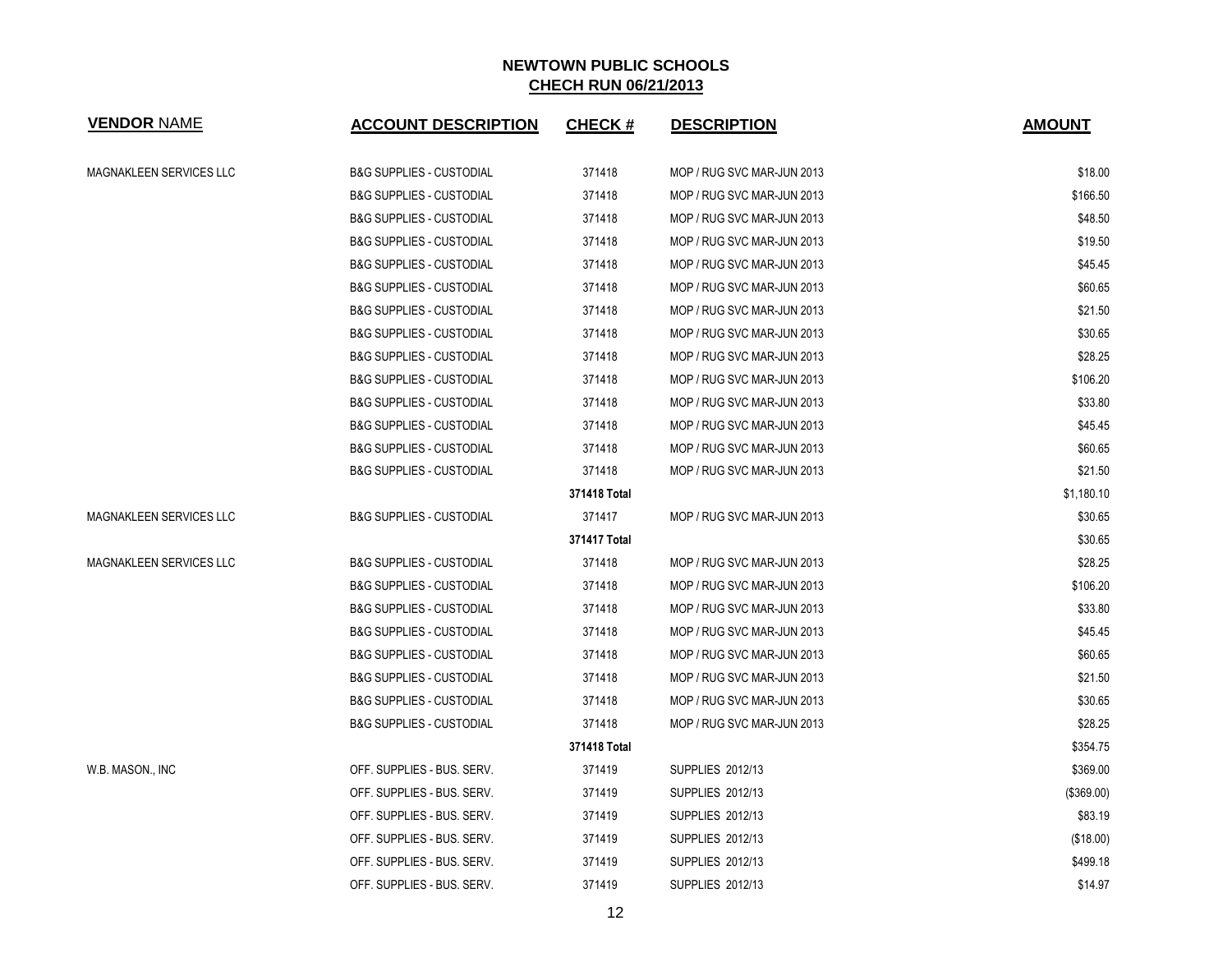| <b>VENDOR NAME</b>   | <b>ACCOUNT DESCRIPTION</b>       | <b>CHECK#</b> | <b>DESCRIPTION</b>                                                  | <b>AMOUNT</b> |
|----------------------|----------------------------------|---------------|---------------------------------------------------------------------|---------------|
| W.B. MASON., INC     | OFF. SUPPLIES - BUS. SERV.       | 371419        | SUPPLIES 2012/13                                                    | (\$18.00)     |
|                      | OFF. SUPPLIES - BUS. SERV.       | 371419        | SUPPLIES 2012/13                                                    | (\$18.00)     |
|                      | OFF. SUPPLIES - BUS. SERV.       | 371419        | SUPPLIES 2012/13                                                    | \$99.46       |
|                      | OFF. SUPPLIES - BUS. SERV.       | 371419        | <b>SUPPLIES 2012/13</b>                                             | \$193.81      |
|                      | OFF. SUPPLIES - BUS. SERV.       | 371419        | SUPPLIES 2012/13                                                    | (\$18.00)     |
|                      | OFF. SUPPLIES - BUS. SERV.       | 371419        | <b>SUPPLIES 2012/13</b>                                             | (\$12.00)     |
|                      | OFF. SUPPLIES - INFO. TECH.      | 371419        | Water for Technology - changed from Crystal Rock to WB Mason        | \$21.58       |
|                      | OFF. SUPPLIES - INFO. TECH.      | 371419        | Water for Technology - changed from Crystal Rock to WB Mason        | $(\$12.00)$   |
|                      | OFF. SUPPLIES - ADMIN.           | 371419        | Toner, Item CC531A for CP2025 printer, Priced per Rob Manowitz      | \$115.99      |
|                      | INSTR. SUPPLIES - CLASSROOM      | 371419        | Toner, Item Hew-CB 436A HP Laserjet 1505                            | \$209.97      |
|                      | INSTR. SUPPLIES - CLASSROOM      | 371419        | Toner Item HP C6657AN, Blk Free shipping                            | \$87.98       |
|                      | INSTR. SUPPLIES - COMPUTER ED.   | 371419        | Toner Item HP 80X Black                                             | \$165.00      |
|                      | INSTR. SUPPLIES - COMPUTER ED.   | 371419        | Toners, HPCE505A. Priced per Rob Manowitz. Free shipping            | \$167.98      |
|                      | INSTR. SUPPLIES - COMPUTER ED.   | 371419        | Toner, Item Q7553x                                                  | \$155.25      |
|                      | OFF. SUPPLIES - ADMIN.           | 371419        | Advantus Badge Holder, Vertical, clear Item AVT75451. Free shipping | \$74.95       |
|                      | INSTR. SUPPLIES - SP. ED. PREK-8 | 371419        | CARTRIDGE FOR 1525NW HEWC9700A                                      | \$93.99       |
|                      | INSTR. SUPPLIES - SP. ED. PREK-8 | 371419        | HEWC9701A CYAN                                                      | \$112.99      |
|                      | INSTR. SUPPLIES - SP. ED. PREK-8 | 371419        | HEWC9703A MAGENTA                                                   | \$112.99      |
|                      | INSTR. SUPPLIES - SP. ED. PREK-8 | 371419        | HEWC9702A YELLOW                                                    | \$112.99      |
|                      | INSTR. SUPPLIES - GUIDANCE       | 371419        | See attached. NO SHIPPING                                           | \$383.78      |
|                      | INSTR. SUPPLIES - PSYCH.         | 371419        | CARTRIDGES FOR 2055DN IVRE505A                                      | \$179.98      |
|                      | INSTR. SUPPLIES - SP. ED. PREK-8 | 371419        | CARTRIDGE HEWCE323A                                                 | \$67.99       |
|                      | INSTR. SUPPLIES - SP. ED. PREK-8 | 371419        | CARTRIDGE HEWCE321A                                                 | \$67.99       |
|                      | INSTR. SUPPLIES - SP. ED. PREK-8 | 371419        | CARTRDIGEHEWCE320A                                                  | \$69.99       |
|                      | INSTR. SUPPLIES - SP. ED. PREK-8 | 371419        | CARTRIDGE HEWCE322A                                                 | \$67.99       |
|                      |                                  | 371419 Total  |                                                                     | \$3,063.99    |
| THE MASTER TEACHER   | CONTRACTED SERV. - B.O.E.        | 371420        | BOWL - CRYSTAL & GLASS ENGRAVING                                    | \$677.79      |
|                      |                                  | 371420 Total  |                                                                     | \$677.79      |
| MELIORA ACADEMY INC. | TUITION - OUT-OF-DISTRICT        | 371421        | TUITION - OUT-OF-DISTRICT                                           | \$14,202.50   |
|                      |                                  | 371421 Total  |                                                                     | \$14,202.50   |
| ANA MENDES           | INSTR. SUPPLIES - GUIDANCE       | 371422        | <b>FOOD &amp; PANEL</b>                                             | \$56.22       |
|                      |                                  | 371422 Total  |                                                                     | \$56.22       |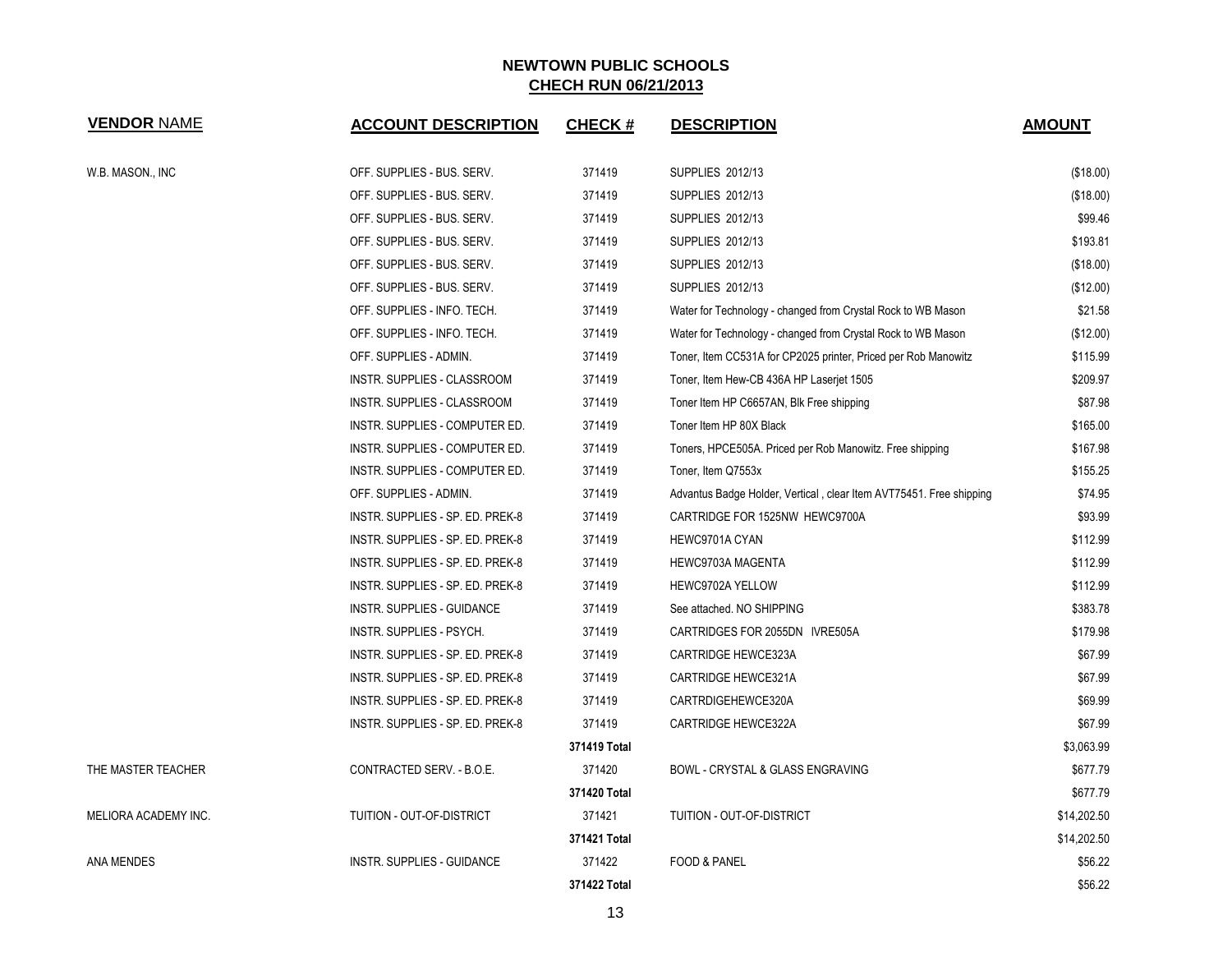| <b>VENDOR NAME</b>           | <b>ACCOUNT DESCRIPTION</b>        | <b>CHECK#</b> | <b>DESCRIPTION</b>                                     | <b>AMOUNT</b> |
|------------------------------|-----------------------------------|---------------|--------------------------------------------------------|---------------|
| ROSEMARIE MIKASAUSKAS        | CONTRACTED SERV. - WORLD LANG.    | 371423        | GIFTS FOR STUDENTS WINNING AWARDS                      | \$80.66       |
|                              |                                   | 371423 Total  |                                                        | \$80.66       |
| MUSIC TIME INC.              | <b>INSTR. SUPPLIES - MUSIC</b>    | 371426        | Music Supplies - see attached                          | \$143.20      |
|                              | <b>INSTR. SUPPLIES - MUSIC</b>    | 371426        | Shipping                                               | \$13.65       |
|                              | <b>INSTR. SUPPLIES - MUSIC</b>    | 371426        | Music Supplies - see attached                          | \$264.00      |
|                              | INSTR. SUPPLIES - MUSIC           | 371426        | Shipping                                               | \$14.27       |
|                              |                                   | 371426 Total  |                                                        | \$435.12      |
| NEW ENGLAND CTR FOR CHILDREN | TUITION - OUT-OF-DISTRICT         | 371427        | TUITION - OUT-OF-DISTRICT                              | \$14,543.22   |
|                              |                                   | 371427 Total  |                                                        | \$14,543.22   |
| NEWTOWN CULINARY             | CONTRACTED SERV. - B.O.E.         | 371428        | <b>FAREWELL RECEPTION</b>                              | \$875.00      |
|                              | <b>INSTR. SUPPLIES - GUIDANCE</b> | 371428        | NEWTOWN SCHOLARSHIP ASSOCIATION                        | \$80.00       |
|                              | <b>INSTR. SUPPLIES - GUIDANCE</b> | 371428        | SENIOR-JUNIOR PROJECT                                  | \$225.00      |
|                              |                                   | 371428 Total  |                                                        | \$1,180.00    |
| NEWTOWN FLORIST OF CT, LLC   | <b>INSTR. SUPPLIES - SCIENCE</b>  | 371429        | Flowers from 5.28.13 Invoice 2475 See attached invoice | \$77.00       |
|                              |                                   | 371429 Total  |                                                        | \$77.00       |
| NEWTOWN FOOD SERVICE         | OFF. SUPPLIES - BUS. SERV.        | 371430        | LUNCH JUNE 2013                                        | \$39.50       |
|                              |                                   | 371430 Total  |                                                        | \$39.50       |
| NEWTOWN HARDWARE             | <b>B&amp;G SUPPLIES - MAINT.</b>  | 371431        | MAINT. SUPPLIES 2012-2013                              | \$14.99       |
|                              | <b>B&amp;G SUPPLIES - MAINT.</b>  | 371431        | MAINT. SUPPLIES 2012-2013                              | \$24.55       |
|                              | <b>B&amp;G SUPPLIES - MAINT.</b>  | 371431        | <b>MAINT. SUPPLIES 2012-2013</b>                       | \$6.64        |
|                              | <b>B&amp;G SUPPLIES - MAINT.</b>  | 371431        | <b>MAINT. SUPPLIES 2012-2013</b>                       | \$40.90       |
|                              | <b>B&amp;G SUPPLIES - MAINT.</b>  | 371431        | MAINT. SUPPLIES 2012-2013                              | \$8.44        |
|                              | <b>B&amp;G SUPPLIES - MAINT.</b>  | 371431        | MAINT. SUPPLIES 2012-2013                              | \$28.02       |
|                              | <b>B&amp;G SUPPLIES - MAINT.</b>  | 371431        | MAINT. SUPPLIES 2012-2013                              | \$28.76       |
|                              | B&G SUPPLIES - MAINT.             | 371431        | MAINT. SUPPLIES 2012-2013                              | \$54.20       |
|                              | <b>B&amp;G SUPPLIES - MAINT.</b>  | 371431        | MAINT. SUPPLIES 2012-2013                              | \$41.90       |
|                              | <b>B&amp;G SUPPLIES - MAINT.</b>  | 371431        | MAINT. SUPPLIES 2012-2013                              | \$22.46       |
|                              | <b>B&amp;G SUPPLIES - MAINT.</b>  | 371431        | MAINT. SUPPLIES 2012-2013                              | \$14.28       |
|                              | <b>B&amp;G SUPPLIES - MAINT.</b>  | 371431        | MAINT. SUPPLIES 2012-2013                              | \$7.72        |
|                              | B&G SUPPLIES - MAINT.             | 371431        | MAINT. SUPPLIES 2012-2013                              | \$18.13       |
|                              | <b>B&amp;G SUPPLIES - MAINT.</b>  | 371431        | MAINT. SUPPLIES 2012-2013                              | \$43.15       |
|                              | <b>B&amp;G SUPPLIES - MAINT.</b>  | 371431        | MAINT. SUPPLIES 2012-2013                              | \$4.49        |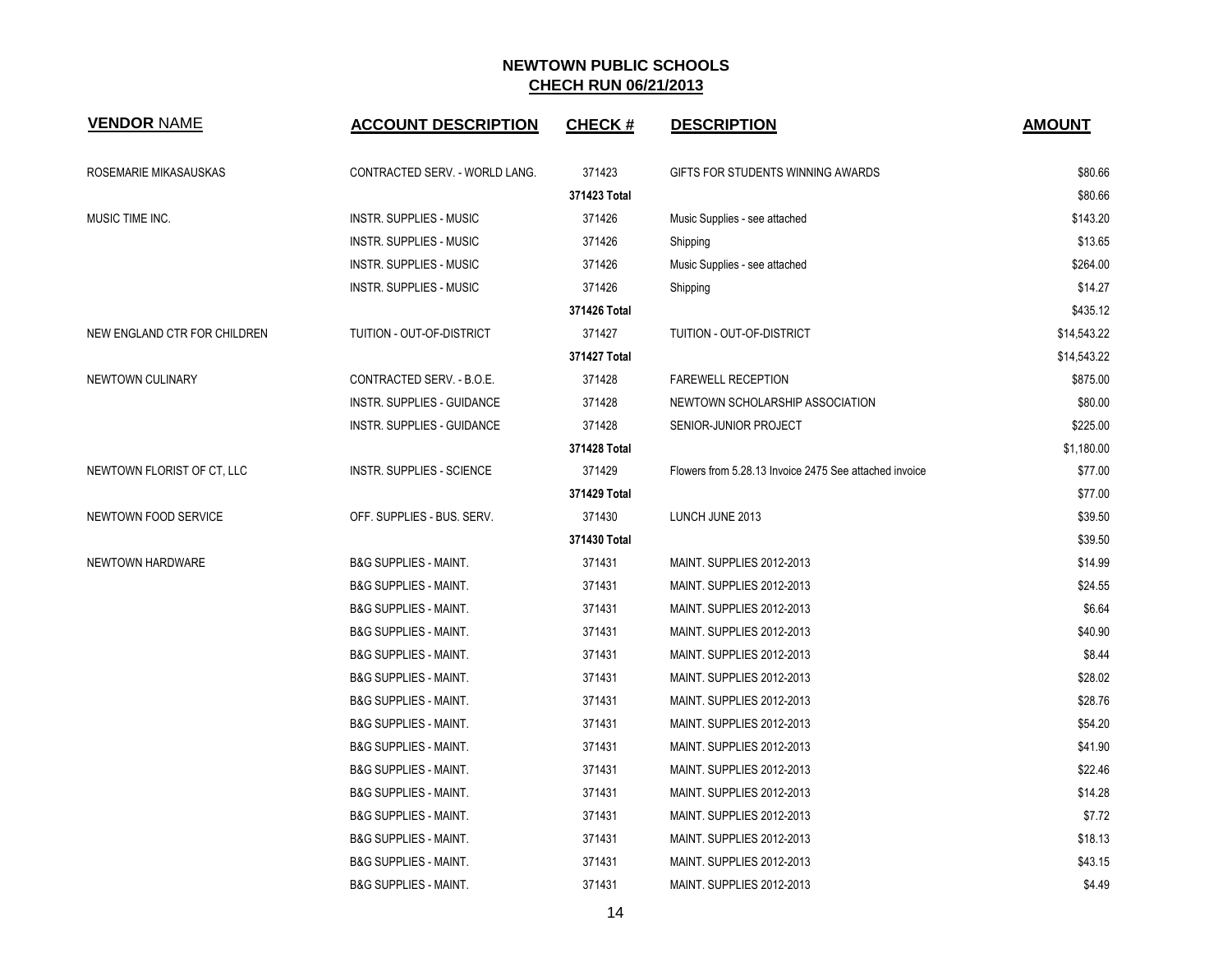| <b>VENDOR NAME</b>        | <b>ACCOUNT DESCRIPTION</b>          | <b>CHECK#</b> | <b>DESCRIPTION</b>                                           | <b>AMOUNT</b> |
|---------------------------|-------------------------------------|---------------|--------------------------------------------------------------|---------------|
| NEWTOWN HARDWARE          | <b>B&amp;G SUPPLIES - MAINT.</b>    | 371431        | MAINT. SUPPLIES 2012-2013                                    | \$15.44       |
|                           | <b>B&amp;G SUPPLIES - MAINT.</b>    | 371431        | MAINT. SUPPLIES 2012-2013                                    | \$33.28       |
|                           | <b>B&amp;G SUPPLIES - MAINT.</b>    | 371431        | MAINT. SUPPLIES 2012-2013                                    | \$13.47       |
|                           | <b>B&amp;G SUPPLIES - MAINT.</b>    | 371431        | MAINT. SUPPLIES 2012-2013                                    | \$86.69       |
|                           | <b>B&amp;G SUPPLIES - MAINT.</b>    | 371431        | MAINT. SUPPLIES 2012-2013                                    | \$42.23       |
|                           | <b>B&amp;G SUPPLIES - MAINT.</b>    | 371431        | MAINT. SUPPLIES 2012-2013                                    | \$54.81       |
|                           | <b>B&amp;G SUPPLIES - MAINT.</b>    | 371431        | MAINT. SUPPLIES 2012-2013                                    | (\$12.58)     |
|                           | <b>INSTR. SUPPLIES - MUSIC</b>      | 371431        | PAINT AND SET MATERIALS                                      | \$160.00      |
|                           | <b>INSTR. SUPPLIES - ART</b>        | 371431        | DRILL BIT SET                                                | (\$4.49)      |
|                           | <b>INSTR. SUPPLIES - ART</b>        | 371431        | DRILL BIT SET                                                | \$15.48       |
|                           |                                     | 371431 Total  |                                                              | \$762.96      |
| NEWTOWN HIGH SCHOOL       | OFF. SUPPLIES - ADMIN.              | 371432        | <b>SWIS SUBSCRIPTION</b>                                     | \$250.00      |
|                           |                                     | 371432 Total  |                                                              | \$250.00      |
| NEWTOWN MIDDLE SCHOOL     | CONTRACTED SERV. - SPORTS           | 371433        | Payment for umpires for baseball and softball. See attached. | \$731.12      |
|                           |                                     | 371433 Total  |                                                              | \$731.12      |
| <b>MARIA NOGUEIRA</b>     | <b>B&amp;G SUPPLIES - CUSTODIAL</b> | 371434        | SHOE'S (30509)                                               | \$100.00      |
|                           |                                     | 371434 Total  |                                                              | \$100.00      |
| NORTHEAST SCOREBOARDS LLC | <b>REPAIRS - SPORTS</b>             | 371435        | DAKTRONICS DRIVER BOARD - ANTENNA - LABOR                    | \$425.00      |
|                           |                                     | 371435 Total  |                                                              | \$425.00      |
| PETER OBRE                | CONTRACTED SERV. - MUSIC            | 371436        | Accompaniment on guitar for spring concerts no shipping      | \$100.00      |
|                           |                                     | 371436 Total  |                                                              | \$100.00      |
| ON-SITE SHREDDING         | CONTRACTED SERV. - BUS. SERV.       | 371437        | SHREDDING SERVICES AT CENTRAL OFFICE                         | \$25.00       |
|                           |                                     | 371437 Total  |                                                              | \$25.00       |
| <b>CATHY OSTAR</b>        | INSTR. SUPPLIES - T.A.P./FLEX       | 371438        | JAPAN CULTURAL EXPERIENCE                                    | \$220.10      |
|                           | INSTR. SUPPLIES - T.A.P./FLEX       | 371438        | DINNER FOR ROAD TRIP NATION                                  | \$104.83      |
|                           | INSTR. SUPPLIES - GUIDANCE          | 371438        | <b>HEADPHONES</b>                                            | \$132.52      |
|                           |                                     | 371438 Total  |                                                              | \$457.45      |
| OTIS ELEVATOR COMPANY     | <b>B&amp;G CONTRACTED SERV.</b>     | 371439        | ELEVATOR SERVICE CONTRACT - HAWL / RIS (2012-2013)           | \$252.80      |
|                           |                                     | 371439 Total  |                                                              | \$252.80      |
| LORI L. OVERLAND M.S. CCC | PROF. SERV. - SP/HEAR.              | 371440        | ORAL REVIEW NMS STUDENT                                      | \$700.00      |
|                           |                                     | 371440 Total  |                                                              | \$700.00      |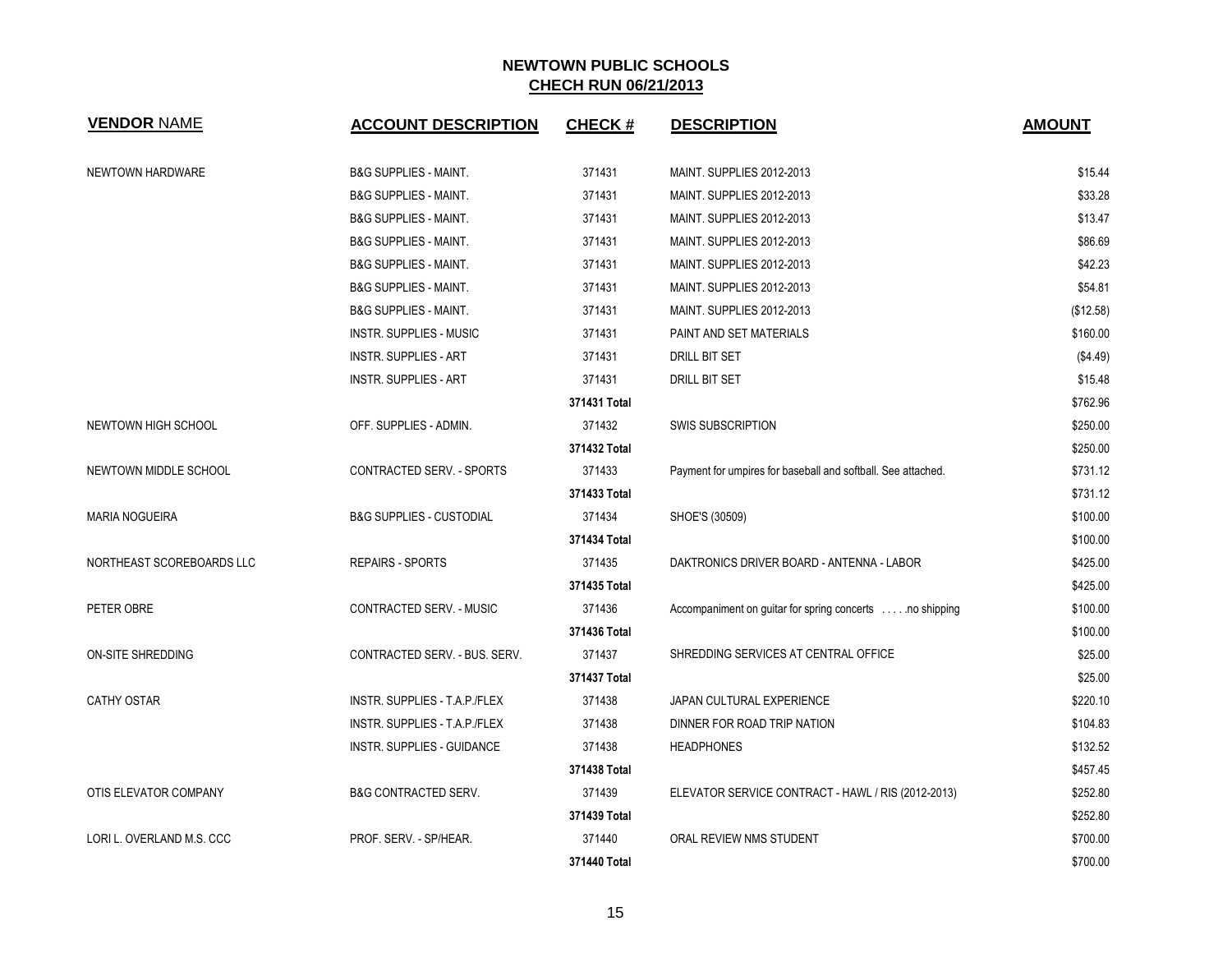| <b>VENDOR NAME</b>              | <b>ACCOUNT DESCRIPTION</b>          | <b>CHECK#</b> | <b>DESCRIPTION</b>                                        | <b>AMOUNT</b> |
|---------------------------------|-------------------------------------|---------------|-----------------------------------------------------------|---------------|
| PALOS SPORTS INC.               | INSTR. SUPPLIES - P.E.              | 371441        | Classroom supplies - PE - see attached                    | \$725.73      |
|                                 | INSTR. SUPPLIES - P.E.              | 371441        | Shipping                                                  | \$51.20       |
|                                 | INSTR. SUPPLIES - P.E.              | 371441        | Classroom supplies - PE - see attached                    | \$105.53      |
|                                 | INSTR. SUPPLIES - P.E.              | 371441        | Classroom supplies - PE - see attached                    | \$307.06      |
|                                 |                                     | 371441 Total  |                                                           | \$1,189.52    |
| PCM-G                           | EQUIPMENT - INFO. TECH.             | 371442        | Meraki - MR16-HW 8252603 MR16 Cloud Managed Access Point  | \$400.50      |
|                                 | EQUIPMENT - INFO. TECH.             | 371442        | Perpetual Cloud License for Meraki 8058184                | \$266.50      |
|                                 | <b>SUPPLIES - LIBRARY</b>           | 371442        | HP MEDIA, Blk. Toner, 2.3K #05A, F/P2035/N                | \$159.90      |
|                                 | <b>SUPPLIES - LIBRARY</b>           | 371442        | Xerox, 3 Pk. Magn Solid Ink - Phaser 8560                 | \$124.00      |
|                                 | <b>SUPPLIES - LIBRARY</b>           | 371442        | Xerox, Cyan Solid Ink for Phaser, 8                       | \$124.00      |
|                                 |                                     | 371442 Total  |                                                           | \$1,074.90    |
| PERKINS SCHOOL FOR THE BLIND    | TUITION - OUT-OF-DISTRICT           | 371443        | TUITION - OUT-OF-DISTRICT                                 | \$23,386.22   |
|                                 |                                     | 371443 Total  |                                                           | \$23,386.22   |
| PETTY CASH                      | INSTR. SUPPLIES - CLASSROOM         | 371444        | PETTY CASH                                                | \$86.36       |
|                                 |                                     | 371444 Total  |                                                           | \$86.36       |
| PETTY CASH                      | OFF. SUPPLIES - PUPIL SERV.         | 371445        | PETTY CASH                                                | \$248.99      |
|                                 |                                     | 371445 Total  |                                                           | \$248.99      |
| PETTY CASH                      | OFF. SUPPLIES - ADMIN.              | 371446        | PETTY CASH                                                | \$22.28       |
|                                 | INSTR. SUPPLIES - CLASSROOM         | 371446        | PETTY CASH                                                | \$42.97       |
|                                 |                                     | 371446 Total  |                                                           | \$65.25       |
| PROJECT ADVENTURE, INC          | INSTR. SUPPLIES - PROJECT ADVENTURE | 371447        | Various supplies for Project Adventure per attached sheet | \$494.90      |
|                                 | INSTR. SUPPLIES - PROJECT ADVENTURE | 371447        | Shipping charge                                           | \$64.37       |
|                                 | INSTR. SUPPLIES - PROJECT ADVENTURE | 371447        | Various supplies for Project Adventure per attached sheet | \$663.00      |
|                                 | INSTR. SUPPLIES - PROJECT ADVENTURE | 371447        | Shipping charge                                           | \$86.08       |
|                                 | INSTR. SUPPLIES - PROJECT ADVENTURE | 371447        | Various supplies for Project Adventure per attached sheet | \$12.60       |
|                                 | INSTR. SUPPLIES - PROJECT ADVENTURE | 371447        | Shipping charge                                           | \$1.64        |
|                                 | INSTR. SUPPLIES - PROJECT ADVENTURE | 371447        | Various supplies for Project Adventure per attached sheet | \$169.95      |
|                                 | INSTR. SUPPLIES - PROJECT ADVENTURE | 371447        | Shipping charge                                           | \$22.17       |
|                                 |                                     | 371447 Total  |                                                           | \$1,514.71    |
| <b>QUALITY IMPROVEMENTS LLC</b> | B. & G. REPAIRS - HOM.              | 371448        | <b>ROOF REPAIRS - HOM</b>                                 | \$1,544.70    |
|                                 |                                     | 371448 Total  |                                                           | \$1,544.70    |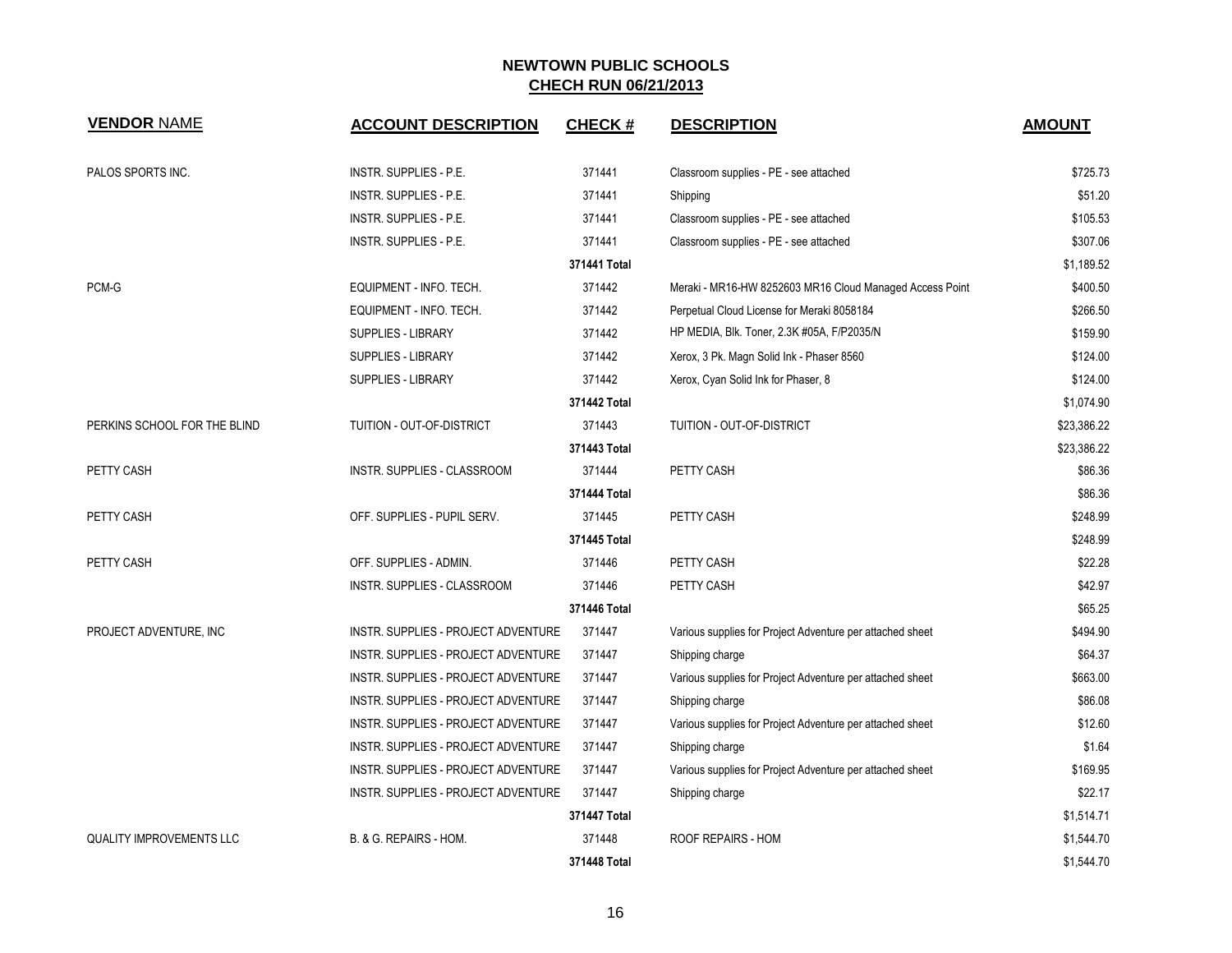| <b>VENDOR NAME</b>                | <b>ACCOUNT DESCRIPTION</b>         | <b>CHECK#</b> | <b>DESCRIPTION</b>                                               | <b>AMOUNT</b> |
|-----------------------------------|------------------------------------|---------------|------------------------------------------------------------------|---------------|
| <b>QUILL CORPORATION</b>          | <b>INSTR. SUPPLIES - CLASSROOM</b> | 371449        | Ruled pads Quill brand - Canary - 8 1/2 x 11                     | \$20.37       |
|                                   | <b>INSTR. SUPPLIES - CLASSROOM</b> | 371449        | Ruled pads - Quill brand - White -8 1/2 x 11                     | \$20.37       |
|                                   | INSTR. SUPPLIES - CLASSROOM        | 371449        | Ruled pads - Quill brand - 8 1/2 x 14 White                      | \$37.17       |
|                                   | <b>INSTR. SUPPLIES - CLASSROOM</b> | 371449        | Easel pad flip chart - Ruled style                               | \$191.84      |
|                                   | OTHER SUPPLIES - CONT. ED.         | 371449        | SUMMER SCHOOL SUPPLIES - SEE ATTACH                              | \$397.18      |
|                                   | OTHER SUPPLIES - CONT. ED.         | 371449        | SUMMER SCHOOL SUPPLIES - SEE ATTACH                              | \$12.95       |
|                                   |                                    | 371449 Total  |                                                                  | \$679.88      |
| <b>PEGGY RAGAINI</b>              | STAFF TRAVEL - CLASSROOM           | 371450        | TRAVEL COLLEGE CAREER PATHWAYS                                   | \$18.43       |
|                                   | <b>INSTR. SUPPLIES - CLASSROOM</b> | 371450        | <b>HEALTH CAREERS CLUB</b>                                       | \$7.99        |
|                                   | INSTR. SUPPLIES - CLASSROOM        | 371450        | JUNIOR / SR. PROJECT FOOD                                        | \$82.35       |
|                                   |                                    | 371450 Total  |                                                                  | \$108.77      |
| <b>RAYBURN MUSIC CT</b>           | <b>REPAIRS - MUSIC</b>             | 371451        | Violin Repair - Invoice #910788 - Srl #VL9632                    | \$41.90       |
|                                   |                                    | 371451 Total  |                                                                  | \$41.90       |
| REALLY GOOD STUFF INC.            | <b>INSTR. SUPPLIES - READING</b>   | 371452        | Basic Chart Stand 303996                                         | \$231.16      |
|                                   | INSTR. SUPPLIES - READING          | 371452        | Literary Elements Box Set - 301509CCL                            | \$75.00       |
|                                   | INSTR. SUPPLIES - READING          | 371452        | Clear Book Baskets, Large Rectangle, Primary Handles - 160854AEK | \$41.97       |
|                                   | <b>INSTR. SUPPLIES - READING</b>   | 371452        | Write Again Dry Erase Markers 12 pk - 142668                     | \$46.44       |
|                                   | <b>INSTR. SUPPLIES - READING</b>   | 371452        | Shipping                                                         | \$51.29       |
|                                   |                                    | 371452 Total  |                                                                  | \$445.86      |
| <b>LISA REICHIN</b>               | STAFF TRAVEL - CLASSROOM           | 371453        | TRAVEL PROF DEV.                                                 | \$63.28       |
|                                   |                                    | 371453 Total  |                                                                  | \$63.28       |
| RIDDELL/ ALL AMERICAN SPORTS CORP | INSTR. SUPPLIES - SPORTS           | 371454        | NEW HELMET FOR PROTECTION AGAINST CONCUSSION.                    | \$4,368.00    |
|                                   |                                    | 371454 Total  |                                                                  | \$4,368.00    |
| RnB ENTERPRISES INC.              | <b>SUPPLIES - LIBRARY</b>          | 371455        | Califone 10-Position Jackbox JB310. No Shipping                  | \$34.99       |
|                                   |                                    | 371455 Total  |                                                                  | \$34.99       |
| <b>ROAD TRIP NATION LTD</b>       | CONTRACTED SERV. - T.A.P./FLEX     | 371456        | SPEAKER AT STUDENT ASSEMBLY                                      | \$800.00      |
|                                   | STAFF TRAIN. - CLASSROOM           | 371456        | SPEAKERS AT STUDENT ASSEMBLY                                     | \$400.00      |
|                                   | CONTRACTED SERV. - GUIDANCE        | 371456        | SPEAKER AT STUDENT ASSEMBLY                                      | \$650.00      |
|                                   |                                    | 371456 Total  |                                                                  | \$1,850.00    |
| ROCHESTER 100 INC.                | <b>INSTR. SUPPLIES - GUIDANCE</b>  | 371457        | Nicky s Communicator #K Folder - Navy Blue                       | \$460.00      |
|                                   | <b>INSTR. SUPPLIES - GUIDANCE</b>  | 371457        | Nicky s Communicator # K Folder - Red Free Shipping              | \$494.50      |
|                                   |                                    | 371457 Total  |                                                                  | \$954.50      |

17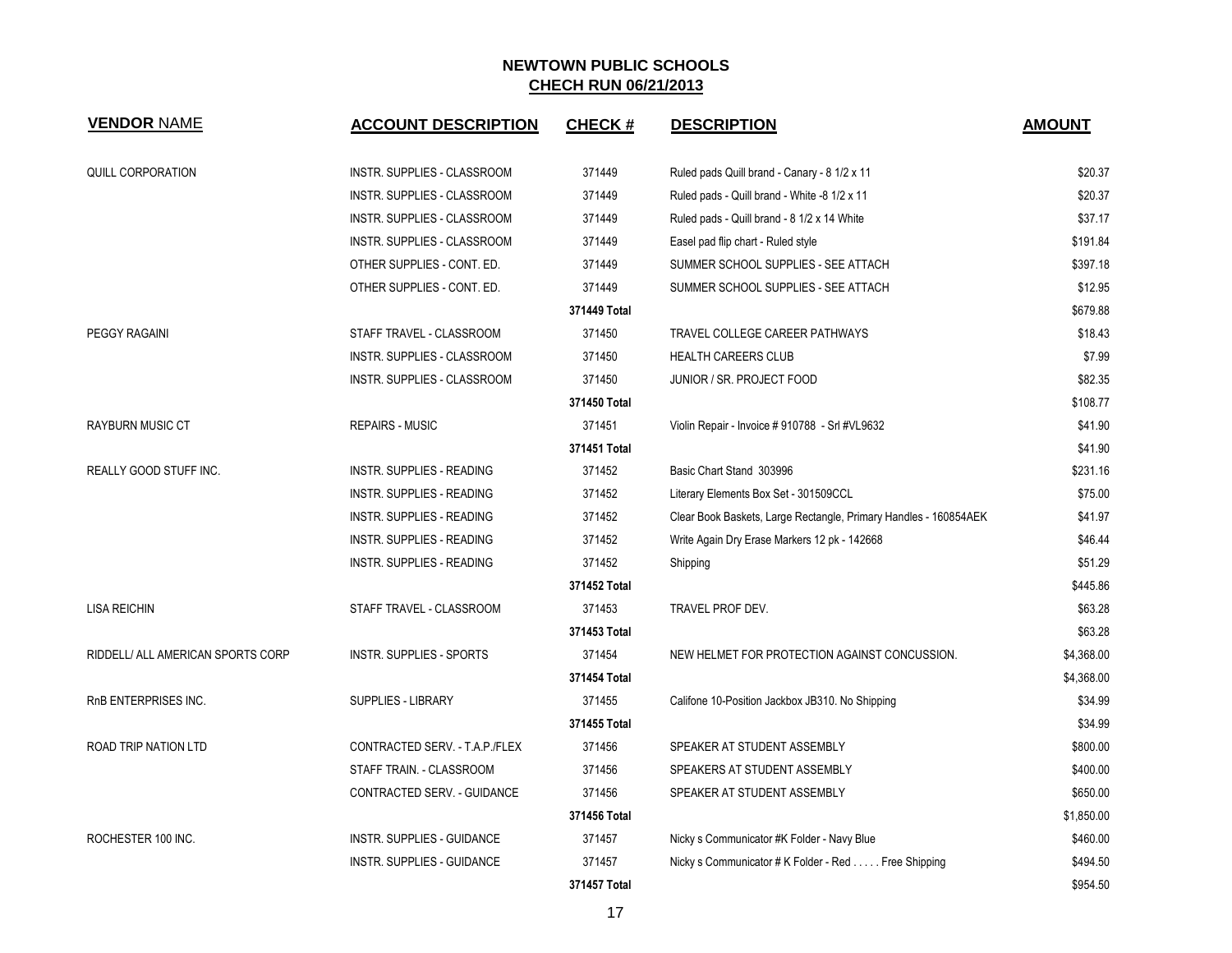| <b>VENDOR NAME</b>             | <b>ACCOUNT DESCRIPTION</b>        | <b>CHECK#</b> | <b>DESCRIPTION</b>                                                | <b>AMOUNT</b> |
|--------------------------------|-----------------------------------|---------------|-------------------------------------------------------------------|---------------|
| ERIC COLION RODRIGUEZ          | STAFF TRAVEL - PUPIL SERV.        | 371458        | TRAVEL MAY & JUN 2013                                             | \$579.71      |
|                                |                                   | 371458 Total  |                                                                   | \$579.71      |
| <b>SCHOLASTIC BOOK FAIRS</b>   | TEXTBOOKS - CLASSROOM             | 371459        | Scholastic Book Fair - Brandi Oatis                               | \$938.84      |
|                                |                                   | 371459 Total  |                                                                   | \$938.84      |
| SCHOOL OUTFITTERS LLC          | <b>INSTR. SUPPLIES - GUIDANCE</b> | 371460        | Plastic stack stools - Assorted - NOR-STOOLACP                    | \$404.00      |
|                                | <b>INSTR. SUPPLIES - GUIDANCE</b> | 371460        | <b>SHIPPING</b>                                                   | \$187.16      |
|                                |                                   | 371460 Total  |                                                                   | \$591.16      |
| LURIE SCHWARTZ                 | TUITION - OUT-OF-DISTRICT         | 371461        | MILEAGE REIMBURSEMENT APRIL 22 - JUNE 14TH                        | \$1,209.60    |
|                                |                                   | 371461 Total  |                                                                   | \$1,209.60    |
| KAREN I. SHERMAN               | INSTR. SUPPLIES - MATH            | 371462        | AWARD BOOKS & PLAQUES                                             | \$345.50      |
|                                |                                   | 371462 Total  |                                                                   | \$345.50      |
| SHIFFLER EQUIPMENT SALES INC.  | B. & G. REPAIRS - H.S.            | 371463        | BATHROOM REPAIR PARTS - NHS                                       | \$178.13      |
|                                |                                   | 371463 Total  |                                                                   | \$178.13      |
| <b>GREG SIMON</b>              | <b>INSTR. SUPPLIES - SPORTS</b>   | 371464        | BALLOONS FOR B&G GAME                                             | \$29.04       |
|                                | STAFF TRAVEL - CLASSROOM          | 371464        | <b>ATHLETIC TRAVEL</b>                                            | \$390.67      |
|                                |                                   | 371464 Total  |                                                                   | \$419.71      |
| SOLUTIONS EAP                  | EMPLOYEE ASSISTANCE PROGRAM       | 371465        | <b>EAP MAY 2013</b>                                               | \$525.00      |
|                                |                                   | 371465 Total  |                                                                   | \$525.00      |
| SOUTHBURY PRINTING CENTRE, INC | PRINTING - B.O.E.                 | 371466        | LETTERHEADS & BC'S                                                | \$254.10      |
|                                | PRINTING - ADMIN.                 | 371466        | PROGRAM FOR GRADUATION                                            | \$760.13      |
|                                |                                   | 371466 Total  |                                                                   | \$1,014.23    |
| STAMP FULFILLMENT SERVICES     | POSTAGE - ADMIN.                  | 371467        | Forever Stamped #231735 Regular #10 Envelopes                     | \$1,100.20    |
|                                | POSTAGE - ADMIN.                  | 371467        | Premium Options - Times New Roman/Font Color - Black/Font size 12 | \$9.00        |
|                                | POSTAGE - ADMIN.                  | 371467        | Shipping                                                          | \$15.00       |
|                                |                                   | 371467 Total  |                                                                   | \$1,124.20    |
| <b>STAMP FULFILLMENT SVC</b>   | B&G SUPPLIES - ADMIN.             | 371468        | SELF STAMPED ENVELOPES FOR MAINT DEPT.                            | \$71.50       |
|                                |                                   | 371468 Total  |                                                                   | \$71.50       |
| STAPLES ADVANTAGE              | SUPPLIES - LIBRARY                | 371469        | Item 578382, dozen Staples Xenon pens.                            | \$10.89       |
|                                | <b>SUPPLIES - LIBRARY</b>         | 371469        | Item 437111, 4 in Avery binder.                                   | \$52.47       |
|                                | <b>SUPPLIES - LIBRARY</b>         | 371469        | Item 261693, Crayola washable markers.                            | \$16.04       |
|                                | SUPPLIES - LIBRARY                | 371469        | Item 487135, Staples washable glue sticks.                        | \$9.08        |
|                                | <b>SUPPLIES - LIBRARY</b>         | 371469        | Item 920508, Best Rite dry erase board.                           | \$40.99       |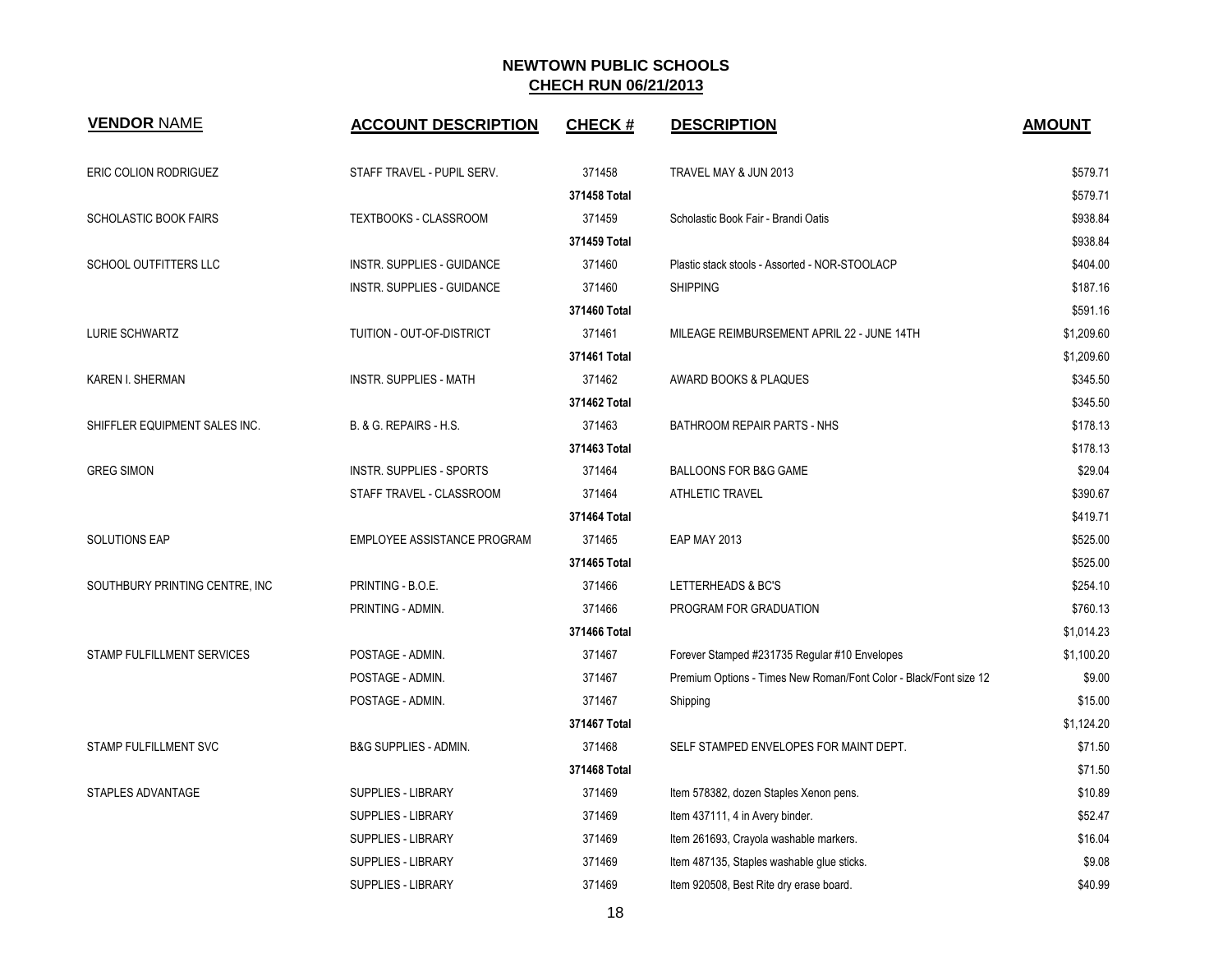| <b>VENDOR NAME</b>         | <b>ACCOUNT DESCRIPTION</b>      | <b>CHECK#</b> | <b>DESCRIPTION</b>                                                    | <b>AMOUNT</b> |
|----------------------------|---------------------------------|---------------|-----------------------------------------------------------------------|---------------|
| STAPLES ADVANTAGE          | <b>SUPPLIES - LIBRARY</b>       | 371469        | Item 514747, Avery Markers.                                           | \$10.29       |
|                            | <b>SUPPLIES - LIBRARY</b>       | 371469        | Item 489562, Staples stapler.                                         | \$29.07       |
|                            | <b>SUPPLIES - LIBRARY</b>       | 371469        | Item 419036, Bic white out. No shipping. Prices per quote #114714731. | \$19.39       |
|                            |                                 | 371469 Total  |                                                                       | \$188.22      |
| STRATEGIC ALTERNATIVES     | PROF. SERV. - PSYCH/MED. EVAL.  | 371470        | CONSULTATION - HOM                                                    | \$800.00      |
|                            |                                 | 371470 Total  |                                                                       | \$800.00      |
| SWIFT, KATHLEEN J.         | OTHER SUPPLIES - STAFF DEVELOP. | 371471        | SUPPLIES 4A MEETING                                                   | \$14.99       |
|                            |                                 | 371471 Total  |                                                                       | \$14.99       |
| TAX COLLECTOR NEWTOWN      | SEWER OPERATION & MAINT.        | 371475        | SEWER USE H/S                                                         | \$4,991.83    |
|                            |                                 | 371475 Total  |                                                                       | \$4,991.83    |
| TAX COLLECTOR NEWTOWN      | SEWER OPERATION & MAINT.        | 371472        | SEWER USE HAW                                                         | \$474.19      |
|                            |                                 | 371472 Total  |                                                                       | \$474.19      |
| TAX COLLECTOR NEWTOWN      | SEWER OPERATION & MAINT.        | 371474        | SEWER USE S/H                                                         | \$33.40       |
|                            |                                 | 371474 Total  |                                                                       | \$33.40       |
| TAX COLLECTOR NEWTOWN      | SEWER OPERATION & MAINT.        | 371473        | SEWER USE M/S                                                         | \$1.749.38    |
|                            |                                 | 371473 Total  |                                                                       | \$1,749.38    |
| THYSSENKRUPP ELEVATOR CO.  | <b>B&amp;G CONTRACTED SERV.</b> | 371476        | ELEVATOR MAINTENANCE AGREEMENT - 2012-2013                            | \$2,317.50    |
|                            | <b>B&amp;G CONTRACTED SERV.</b> | 371476        | ELEVATOR MAINTENANCE AGREEMENT - 2012-2013                            | \$186.11      |
|                            |                                 | 371476 Total  |                                                                       | \$2,503.61    |
| <b>TORRCO</b>              | B. & G. REPAIRS - RIS.          | 371477        | <b>LAVATORY REPAIRS - RIS</b>                                         | \$306.90      |
|                            | B. & G. REPAIRS - RIS.          | 371477        | <b>LAVATORY REPAIRS - RIS</b>                                         | \$97.00       |
|                            | B. & G. REPAIRS - RIS.          | 371477        | <b>LAVATORY REPAIRS - RIS</b>                                         | (\$119.10)    |
|                            | B. & G. REPAIRS - RIS.          | 371477        | <b>LAVATORY REPAIRS - RIS</b>                                         | \$163.10      |
|                            |                                 | 371477 Total  |                                                                       | \$447.90      |
| TOTAL LIGHTING SERVICE LLC | <b>B&amp;G CONTRACTED SERV.</b> | 371478        | SILENCE / REPLACE F-WING FBPs - NHS                                   | \$4,945.00    |
|                            |                                 | 371478 Total  |                                                                       | \$4,945.00    |
| USPS-HASLER (C/O)          | POSTAGE - BUS. SERV.            | 371481        | POSTAGE #0000250065                                                   | \$4,000.00    |
|                            |                                 | 371481 Total  |                                                                       | \$4,000.00    |
| <b>STEVE WEISS MUSIC</b>   | <b>INSTR. SUPPLIES - MUSIC</b>  | 371482        | Xylophone Mallets Innovative Fundamental Series F12 - INN-F12         | \$41.00       |
|                            | <b>INSTR. SUPPLIES - MUSIC</b>  | 371482        | Meinl 10 inch Artisan Edition Double Row Tambourine - MEI-AE-MTA2BO   | \$99.00       |
|                            | <b>INSTR. SUPPLIES - MUSIC</b>  | 371482        | TreeWorks Triangle Tree - TW-TRE04TT                                  | \$99.00       |